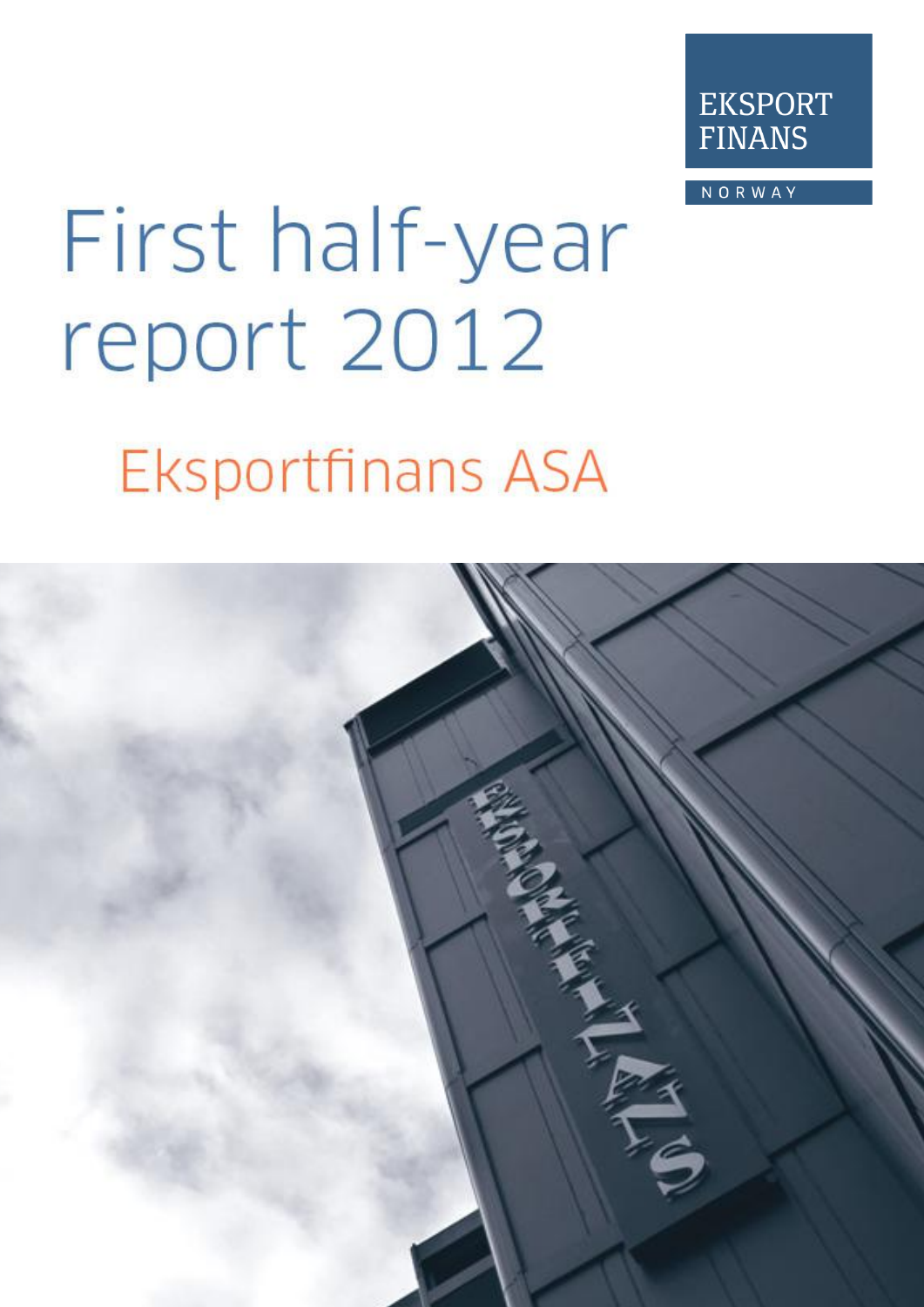|                                                                 | 4  |
|-----------------------------------------------------------------|----|
|                                                                 | 5  |
|                                                                 | 5  |
|                                                                 | 6  |
|                                                                 | 6  |
|                                                                 | 6  |
|                                                                 | -6 |
|                                                                 | 7  |
|                                                                 | 9  |
|                                                                 |    |
| Condensed statement of comprehensive income 10                  |    |
|                                                                 |    |
|                                                                 |    |
|                                                                 |    |
|                                                                 |    |
| Auditor's report on review of interim financial information  27 |    |
|                                                                 |    |

Certain statements contained herein constitute "forward-looking statements" within the meaning of Section 27A of the U.S. Securities Act of 1933, as amended and Section 21E of the U.S. Securities Exchange Act of 1934, as amended. These forward-looking statements rely on a number of assumptions concerning future events. These forward-looking statements involve known and unknown risks, uncertainties and other factors, many of which are outside of our control that may cause actual results to differ materially from any future results expressed or implied from the forward-looking statements. As a result, the forward-looking statements included herein should not be regarded as a representation that the plans and objectives discussed herein will be achieved. See the Company's 2011 20-F for a discussion of certain factors that may cause actual results, performance or events to be materially different from those referred to herein. Eksportfinans disclaims any intention or obligation to update or revise any forward-looking statements, whether as a result of new information, future events or otherwise.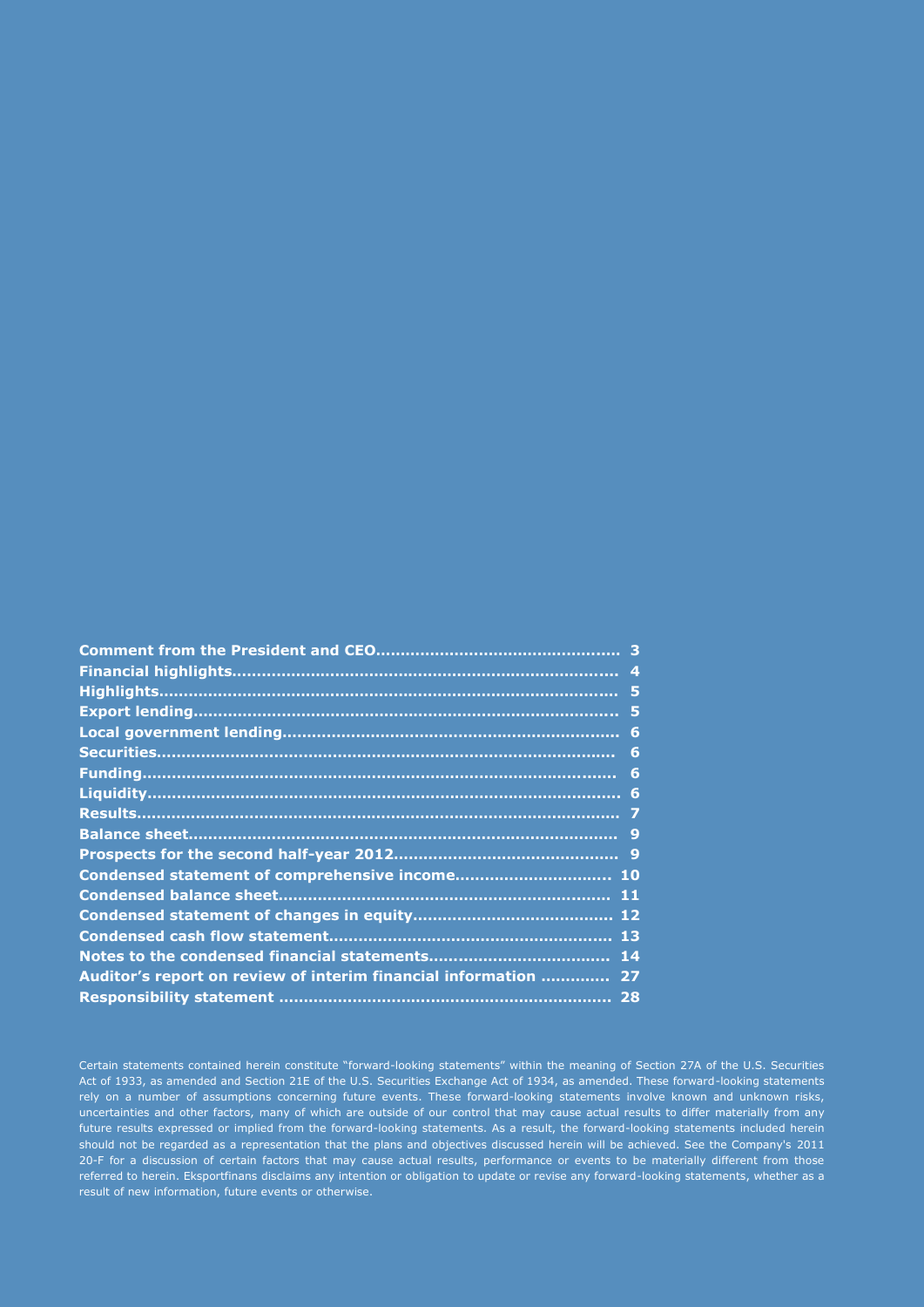Eksportfinans performed well and according to plan in the first half-year of 2012.

On July 1, 2012 Eksportfinans finalized the process of adapting the organization to the situation where the state-owned company Export Credit Norway (Eksportkreditt Norge AS) took over the Norwegian export financing scheme that has been handled by Eksportfinans since 1978. 29 Eksportfinans staff members, primarily from the lending department, have assumed positions at Export Credit Norway.



President and CEO Gisèle Marchand

We believe that we have secured the necessary expertise and skills to manage Eksportfinans' operations going forward, with approximately 55 employees now taking care of the interests of the Company and its stakeholders based on the existing portfolios of assets, liabilities and other commitments.

On July 1, 2012 Ms. Martine Mills Hagen entered the executive management group as Executive Vice President and Director of Funding & Lending. On the same date Mr. Olav Einar Rygg and Mr. Ivar Slengesol took up new management positions in the state-owned entity. From the same date Mr. Oliver Siem's responsibilities include strategic projects in addition to his current responsibility for treasury.

With effect from July 1, 2012, Eksportfinans' agreement with the Norwegian Ministry of Trade and Industry to arrange new CIRR-qualifying loans on behalf of the Ministry, expired according to plan. However, the Company is still one of the largest financial institutions in Norway with substantial lending, liquidity and funding portfolios.

The prices of Eksportfinans' bonds increased during the first half-year of 2012, and it is our impression that bond investors have become more reassured with regards to the Company's situation in this period. These increased prices led to a reduction in the accumulated gains related to the Company's own debt, net of derivatives, from NOK 42.1 billion to NOK 30.0 billion during the first six months of 2012. (For more information on the valuation of Eksportfinans' own debt, see page 7 of this report.)

Eksportfinans has not been directly affected in any material way by current events in peripheral Europe. We see our risk profile as stable and will continue to monitor developments closely.

> Gisèle Marchand President and CEO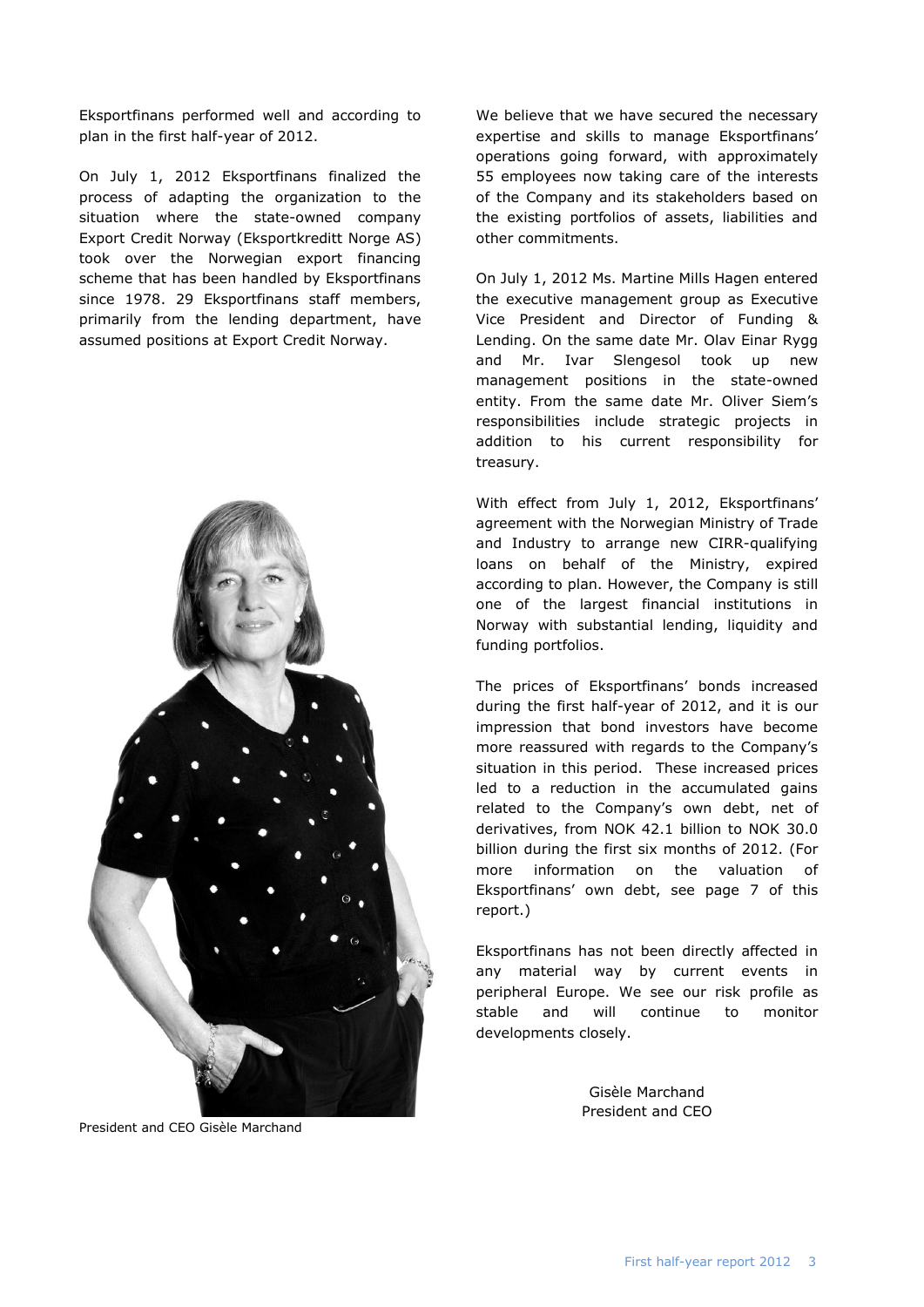# Financial highlights

Figures for interim periods are unaudited.

|                                                    | Second quarter |         | First half-year |         |  |
|----------------------------------------------------|----------------|---------|-----------------|---------|--|
| (NOK million)                                      | 2012           | 2011    | 2012            | 2011    |  |
|                                                    |                |         |                 |         |  |
| Net interest income                                | 334            | 346     | 709             | 732     |  |
| Total comprehensive income for the period 1)       | 1,708          | 58      | (8,050)         | 110     |  |
| Return on equity $2$                               | 26.5%          | 4.7%    | $(52.5\% )$     | 4.4%    |  |
| 3)<br>Net return on average assets and liabilities | 0.72%          | 0.64%   | 0.72%           | 0.67%   |  |
| Net operating expenses/average assets $4)$         | 0.05%          | 0.09%   | $0.05 \%$       | 0.09%   |  |
|                                                    |                |         |                 |         |  |
| <b>Total assets</b>                                | 182,465        | 205,550 | 182,465         | 205,550 |  |
| Loans outstanding 5)                               | 104,951        | 117,876 | 104,951         | 117,876 |  |
| New loans disbursed                                | 476            | 7,762   | 917             | 14,870  |  |
| New bond debt issued                               | $\Omega$       | 21,080  | 0               | 33,723  |  |
| 6)<br>Public sector borrowers or quarantors        | 40.0 %         | 38.0 %  | 40.0 %          | 38.0 %  |  |
| Core capital adequacy                              | 19.6 %         | 13.6 %  | 19.6 %          | 13.6 %  |  |
| Capital adequacy                                   | 23.2%          | 17.2 %  | 23.2%           | 17.2 %  |  |
| Exchange rate NOK/USD <sup>7)</sup>                | 5.9833         | 5.3882  | 5.9833          | 5.3882  |  |

#### **Definitions**

- 1.Total comprehensive income for the period includes net losses on financial instruments at fair value amounts to NOK 11,839 million in the first half-year of 2012 compared to a loss of NOK 477 million in the first half-year of 2011.
- 2. Return on equity: Total comprehensive income for the period/average equity (average of opening and closing balance).
- 3. Net return on average assets and liabilities: The difference between net interest income/average interest generating assets and net interest expense/average interest bearing liabilities (average of daily calculations for the period).
- 4. Net operating expenses (salaries and other administrative expenses + depreciation + other expenses other income)/average assets (average of opening and closing balance).
- 5. Total loans outstanding: Consists of loans due from customers and part of loans due from credit institutions in the balance sheet. Accrued interest and unrealized gains/(losses) are not included, see notes 4, 5 and 6 to the accompanying unaudited condensed financial statements.
- 6. The ratio of public sector loans (municipalities, counties and Norwegian and foreign central government, including the Norwegian Guarantee Institute for Export Credits (GIEK) as borrowers or guarantors) to total lending.
- 7. Exchange rate at balance sheet date.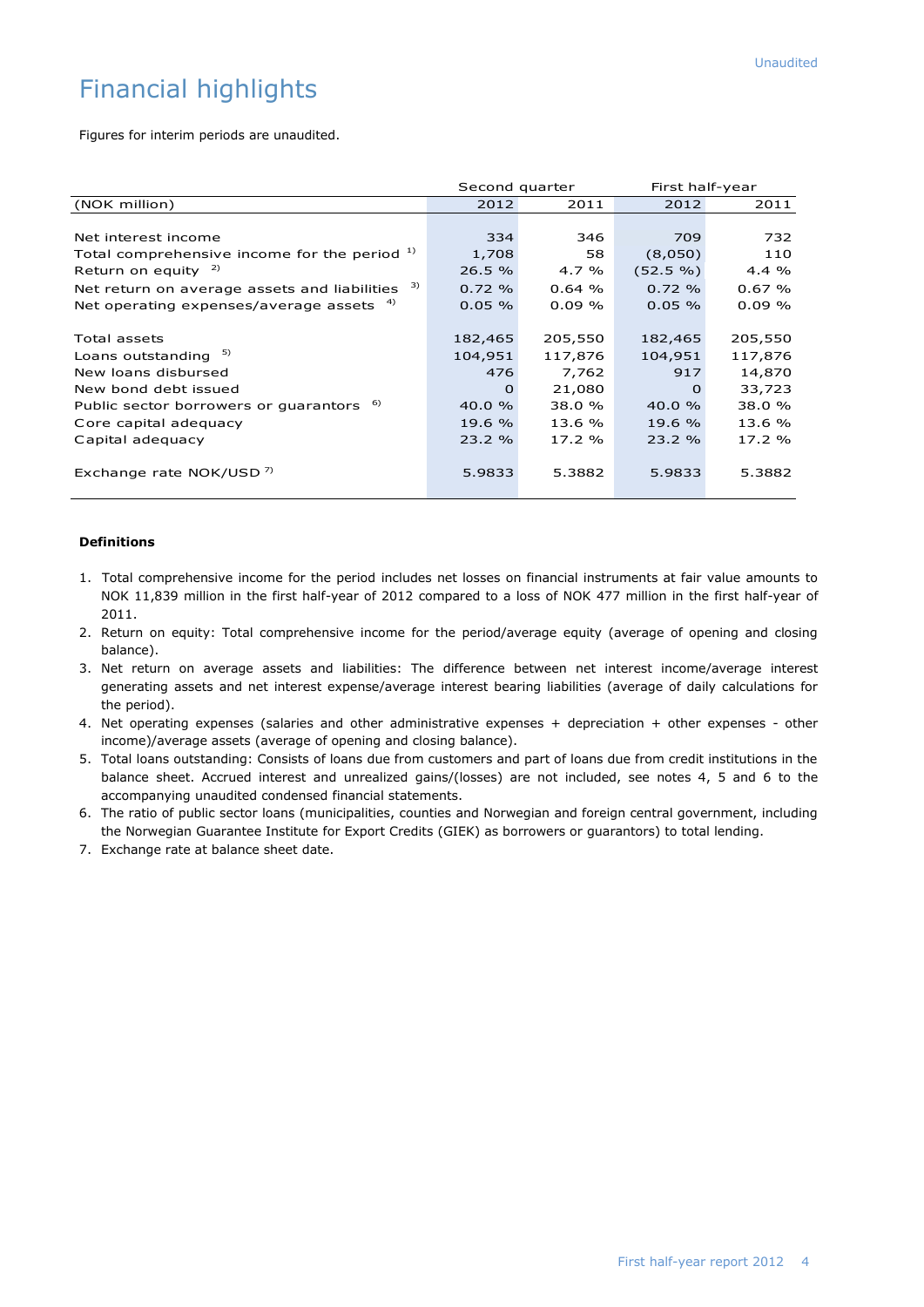# **Highlights**

#### **Second quarter 2012**

Underlying business operations showed continued good performance in the second quarter of 2012. Net interest income was NOK 334 million in the period, compared to NOK 346 million in the second quarter of 2011. The reduction was mainly due to the lower level of interest generating assets in the second quarter of 2012.

Total comprehensive income was NOK 1,708 million in the second quarter of 2012. The comparative figure was NOK 58 million in the second quarter of 2011. The increase was due to unrealized gains on Eksportfinans' own debt (as explained in the section "Results").

Net profit excluding unrealized gains and losses and excluding realized gains/losses hedged by the Portfolio Hedge Agreement (the "**PHA**") (as explained under the section "Results") was NOK 232 million in the second quarter of 2012, compared to NOK 193 million in the corresponding period of 2011.

#### **First half-year 2012**

Net interest income was NOK 709 million in the first half-year of 2012, compared to NOK 732 million in the first half-year of 2011.

Total comprehensive income was negative NOK 8,050 million in the first half-year of 2012. The figure was positive NOK 110 million in the same period of 2011. The lower figure for 2012 was due to unrealized losses on Eksportfinans' own debt (as explained under the section "Results").

Net profit excluding unrealized gains and losses and excluding realized gains/losses hedged by the Portfolio Hedge Agreement (the "**PHA**") (as explained under the section "Results") was NOK 470 million in the first half-year of 2012, compared to NOK 434 million in the corresponding period of 2011.

The core capital adequacy ratio at June 30, 2012 was 19.6 percent, which was 6.0 percentage points higher than that at June 30, 2011.

Total assets amounted to NOK 182 billion at June 30, 2012, compared to NOK 206 billion at June 30, 2011 and NOK 214 billion at December 31, 2011. The reduction since year-end was

mainly due to the fact that since November 18, 2011 Eksportfinans has not been providing new loans in the Company's name except with respect to commitments that existed prior to this date.

#### **Regulatory framework**

Eksportfinans is subject to temporary exemptions from the new regulations concerning the calculation of exposures to one single client, which are the same as the prevailing provisions in the European Union under the Capital Requirements Directive (Directive 2006/48/EU). During the exemption periods the Company can continue to use the reporting standards for large exposures that were in effect in 2010. The general exemption is valid until December 31, 2012. Loans to five clients have previously been reported to potentially be in breach of the prevailing regulations at the end of 2012. In a letter dated February 13, 2012, the Financial Supervisory Authority of Norway ("FSA") granted extended time limits as to when Eksportfinans' loan exposures shall be in compliance with the statutory maximum limits for these loans. The exemption periods are specific to each loan and last until the respective loan has reached the regulatory level, as a result of scheduled repayments of principal, between December 31, 2014 and December 31, 2016. The FSA has also requested Eksportfinans to adapt to the statutory requirement as soon as possible, to the extent it is able.

# Export lending

New disbursements were NOK 917 million in the first half-year of 2012 (based on commitments made before November 18, 2011), compared to NOK 14.9 billion in the first half-year of 2011.

The lower volume of new lending in 2012 is a consequence of the government's decision to assume responsibility for the governmentsupported export credit scheme that until recently was managed by Eksportfinans, and the Company's subsequent decision to currently discontinue new lending, except where commitments existed prior to November 18, 2011.

With effect from July 1, 2012, Eksportfinans' agreement with the Norwegian Ministry of Trade and Industry to arrange new CIRR-qualifying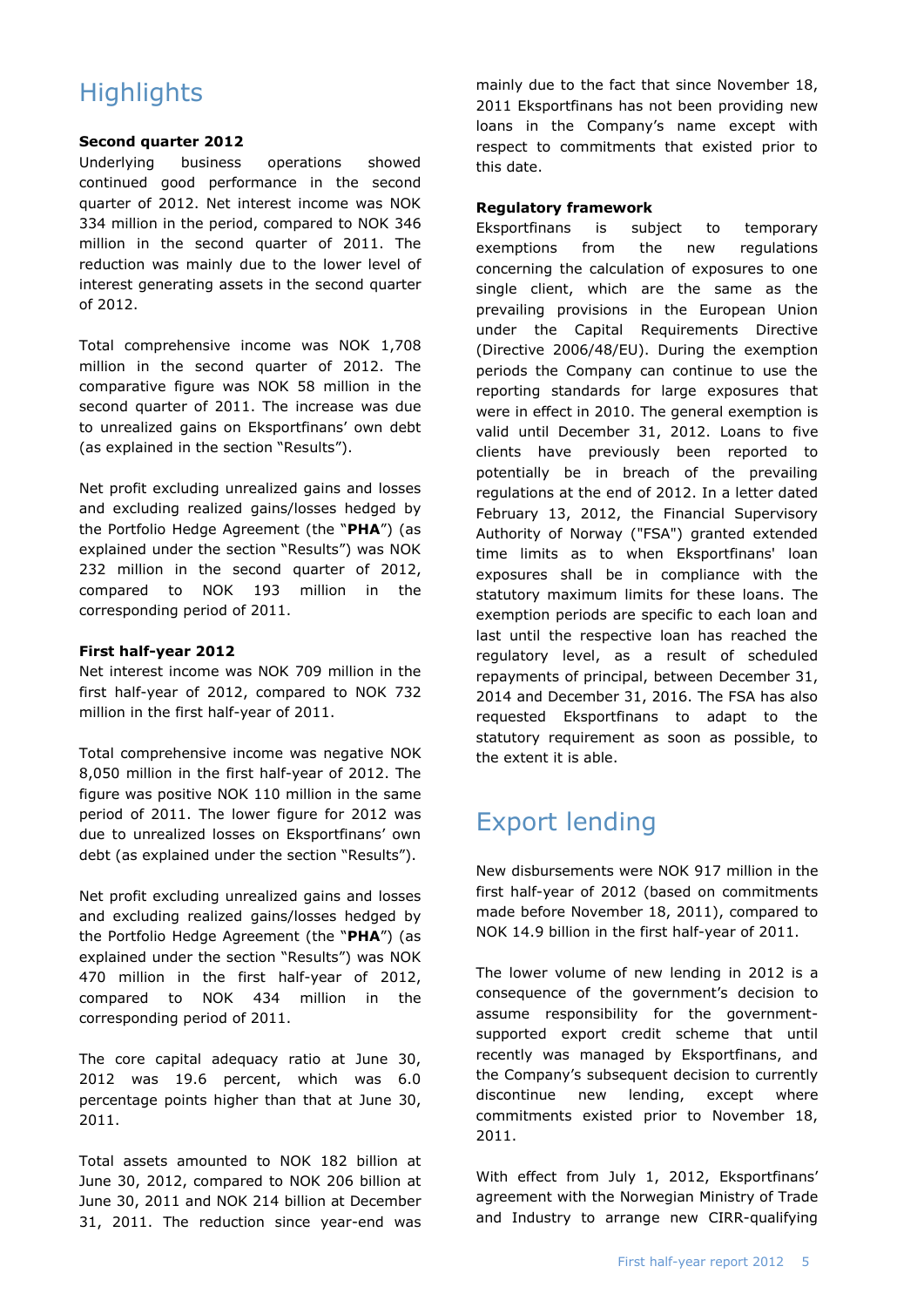loans on behalf of the Ministry expired according to plan. A new state-owned entity, Eksportkreditt Norge AS, has been established to offer government-supported export loans from this date.

The volume of outstanding export loans was NOK 94.9 billion at June 30, 2012 compared to NOK 103.0 billion at June 30, 2011 and NOK 111.3 billion at December 31, 2011.

# Local government lending

Eksportfinans' total involvement in local government lending totaled NOK 10.0 billion at June 30, 2012, compared to NOK 14.9 billion at June 30, 2011 and NOK 10.5 billion at December 31, 2011.

## **Securities**

The total securities portfolio was NOK 44.4 billion at June 30, 2012, compared to NOK 64.1 billion at June 30, 2011 and NOK 51.9 billion at December 31, 2011. The reduction since year end was mainly due to maturing investments.

The securities portfolio consists of two different sub-portfolios. The first is subject to a Portfolio Hedge Agreement with Eksportfinans shareholders which has been in place since February 29, 2008 (the **"PHA portfolio"**), and the second is maintained for the purpose of liquidity (referred to herein as the **"liquidity reserve portfolio"**).

The fair value of the PHA portfolio was NOK 19.1 billion at June 30, 2012, compared to NOK 28.6 billion at June 30, 2011 and NOK 23.4 billion at December 31, 2011. The PHA portfolio will largely be run off to maturity. For further information on the PHA see Note 14 to the accompanying unaudited condensed financial statements and the Company's Annual

Report on Form 20-F for the fiscal year ended December 31, 2011, (filed with the Securities and Exchange Commission on March 30, 2012 ("the **2011 20-F**")).

The fair value of the liquidity reserve portfolio was NOK 25.3 billion at June 30, 2012, compared to NOK 35.5 billion at June 30, 2011 and NOK 28.5 billion at December 31, 2011.

# Funding

According to plan, Eksportfinans did not seek new funding from the markets during the first half of 2012.

# **Liquidity**

As at June 30, 2012, the Company has liquidity reserves totaling NOK 47.9 billion, consisting of the liquidity reserve portfolio of NOK 25.3 billion, the part of the PHA portfolio that is not pledged as security of NOK 13.4 billion and cash equivalents of NOK 9.2 billion. In addition to this liquidity reserve, the Company manages liquidity risk both through matching maturities for assets and liabilities and through stresstesting for the short- and medium term. A maturity analysis of financial liabilities based on both contractual and expected maturities is included in note 16 of the accompanying unaudited condensed financial statements.

The table on page 7 shows cumulative liquidity, as measured by short-term liquidity as of June 30, 2012, plus i) the amounts of maturing loans and investments and minus ii) the amounts of maturing bond debt, based on estimated maturities.

For the figures in the table, call and trigger dates as estimated in models are applied in the classification of the maturities. For some issues with call and trigger optionalities, the expected maturity is estimated using a sophisticated valuation system.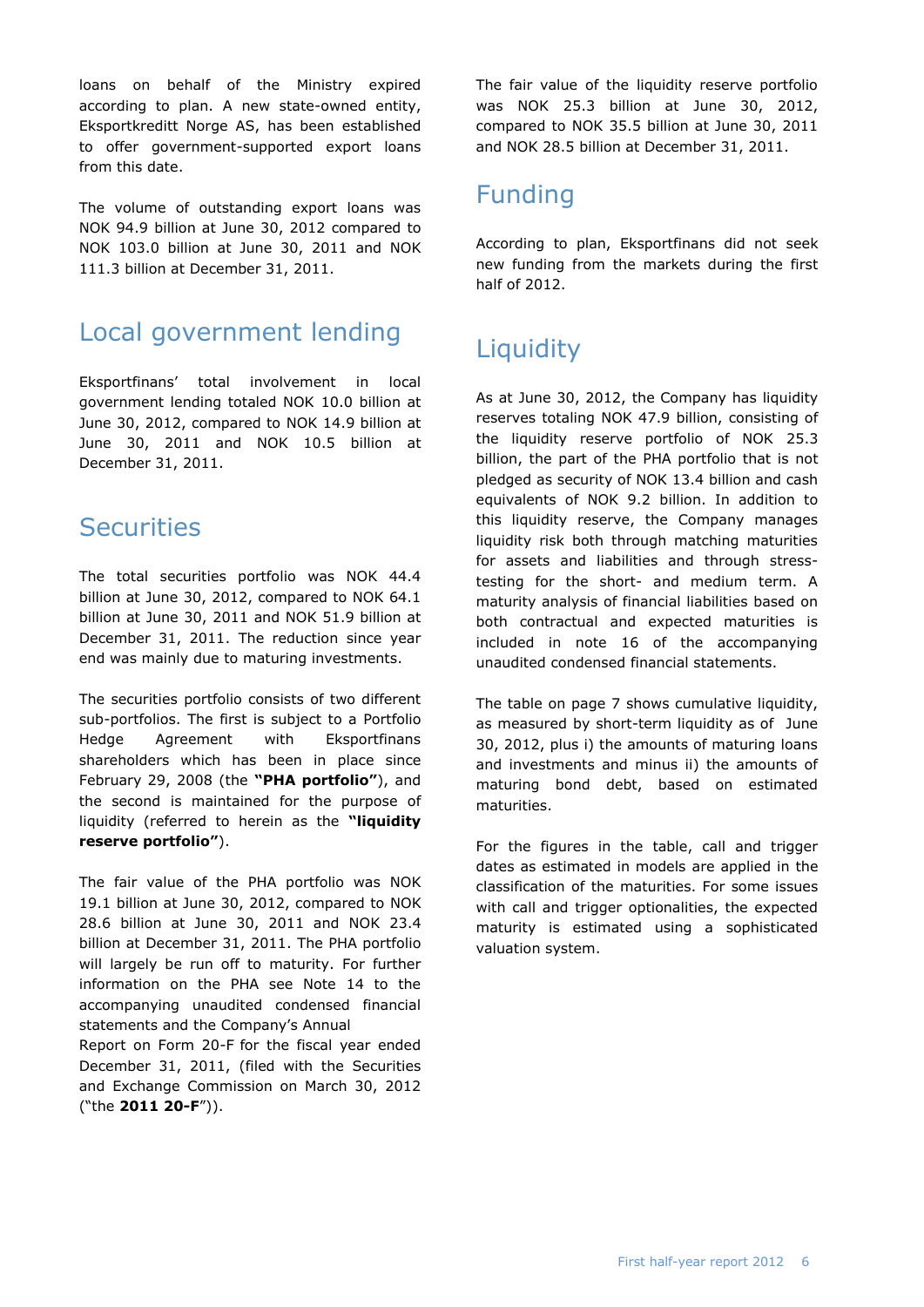|               |                                                                | Estimated        | Estimated long-term    | Estimated               |
|---------------|----------------------------------------------------------------|------------------|------------------------|-------------------------|
|               | Estimated long-term                                            | loan receivables | investments (PHA)      | cumulative              |
| (NOK million) | debt maturing $4$ )                                            | maturing $5$     | maturing <sup>6)</sup> | liquidity $\frac{7}{2}$ |
|               | Short-term liquidity (actual) at June 30, 2012 <sup>1</sup> ): |                  |                        | 33,687                  |
| 2012          | 12,435                                                         | 13,975           | 5,660                  | 40,887                  |
| 2013          | 36,599                                                         | 2)<br>22,671     | 3,436                  | 30,395                  |
| 2014          | 20,577                                                         | 21,275           | 2,299                  | 33,392                  |
| 2015          | 26,202                                                         | 3)<br>13,819     | 686                    | 21,695                  |
| 2016          | 20,746                                                         | 12,997           | 932                    | 14,878                  |
| 2017          | 8,915                                                          | 5,345            | 1,722                  | 13,030                  |
| 2018          | 1,444                                                          | 3,934            | 294                    | 15,814                  |
| 2019          | 2,710                                                          | 4,096            | 410                    | 17,610                  |
| 2020          | 921                                                            | 2,680            | 547                    | 19,916                  |
| 2021          | 2,406                                                          | 1,207            | 153                    | 18,870                  |
| Thereafter    | 19,254                                                         | 3,246            | 4,988                  | 7,850                   |
| Total         | 152,209                                                        | 105,245          | 21,127                 |                         |

- 1) Short-term liquidity is comprised of the sum of our Liquidity Reserve Portfolio (at fair value), deposits and principal outstanding of commercial paper funding
- 2) Includes the principal of GBP 50 million Capital Contribution Securities, which are redeemable from February 19, 2013
- 3) Includes the principal of JPY 50 million subordinated debt maturing in 2015. This debt is categorized as supplementary capital (lower tier II) according to the Norwegian capital adequacy regulations
- 4) Principal amount outstanding of own debt securities. The column includes single- and multi-callable issues. Includes principal cash flows of derivatives economically hedging structured bond debt. For the structured bond debt with call and trigger options, the expected maturity is estimated using a sophisticated valuation system. The actual maturities might differ from these estimations
- 5) Represents principal amount outstanding of loan receivables<br>6) Represents principal amount outstanding of investments in the
- 6) Represents principal amount outstanding of investments in the PHA portfolio
- 7) Represents estimated cumulative liquidity at year-end (calculated as the amount at prior period end minus estimated longterm investments maturing during period plus estimated loans receivable and long-term investments maturing during the period) except for the first row which states the actual liquidity at June 30, 2012

#### **Results**

#### **Net interest income**

Net interest income was NOK 709 million in the first half-year of 2012. This was NOK 23 million lower than for the corresponding period in 2011. The main reason for the lower net interest income in the first half-year of 2012 compared to the first half-year of 2011, was the lower level of interest generating assets, specifically the securities portfolio and municipal lending portfolio.

The net return on average assets and liabilities (see "Financial highlights" on page 4) was 0.72 percent in the first half-year of 2012, compared to 0.67 percent for the corresponding period in 2011.

#### **Net other operating income**

Net other operating income was negative NOK 11,787 million for the first half-year of 2012 compared to negative NOK 477 million in the same period in 2011.

The main reason for this significant change is the large fluctuation in the market prices of Eksportfinans' own debt. These prices fell

significantly following the decision by the Norwegian government on November 18, 2011 to establish a state-funded export financing scheme and the consequent rating downgrades of Eksportfinans. In the first quarter of 2012, the market prices of Eksportfinans' debt increased significantly, whereas the prices in the second quarter have decreased, due to the general financial situation in Europe.

These market fluctuations have led to large changes in the fair value of Eksportfinans' own debt. In the first half-year of 2012, unrealized losses on Eksportfinans' own debt amounted to NOK 17,457 million compared to unrealized losses of NOK 1,157 million in the first half-year of 2011 (see note 2 to the accompanying unaudited condensed financial statements). Net of derivatives, this resulted in an unrealized loss of NOK 12,032 million compared to an unrealized loss of NOK 449 million in the first half-year of 2011 (see note 15 to the accompanying unaudited condensed financial statements). The cumulative unrealized gain on Eksportfinans' own debt, net of derivatives, is NOK 30,038 million as of June 30, 2012 compared to a cumulative unrealized gain of NOK 42,070 million as of December 31, 2011.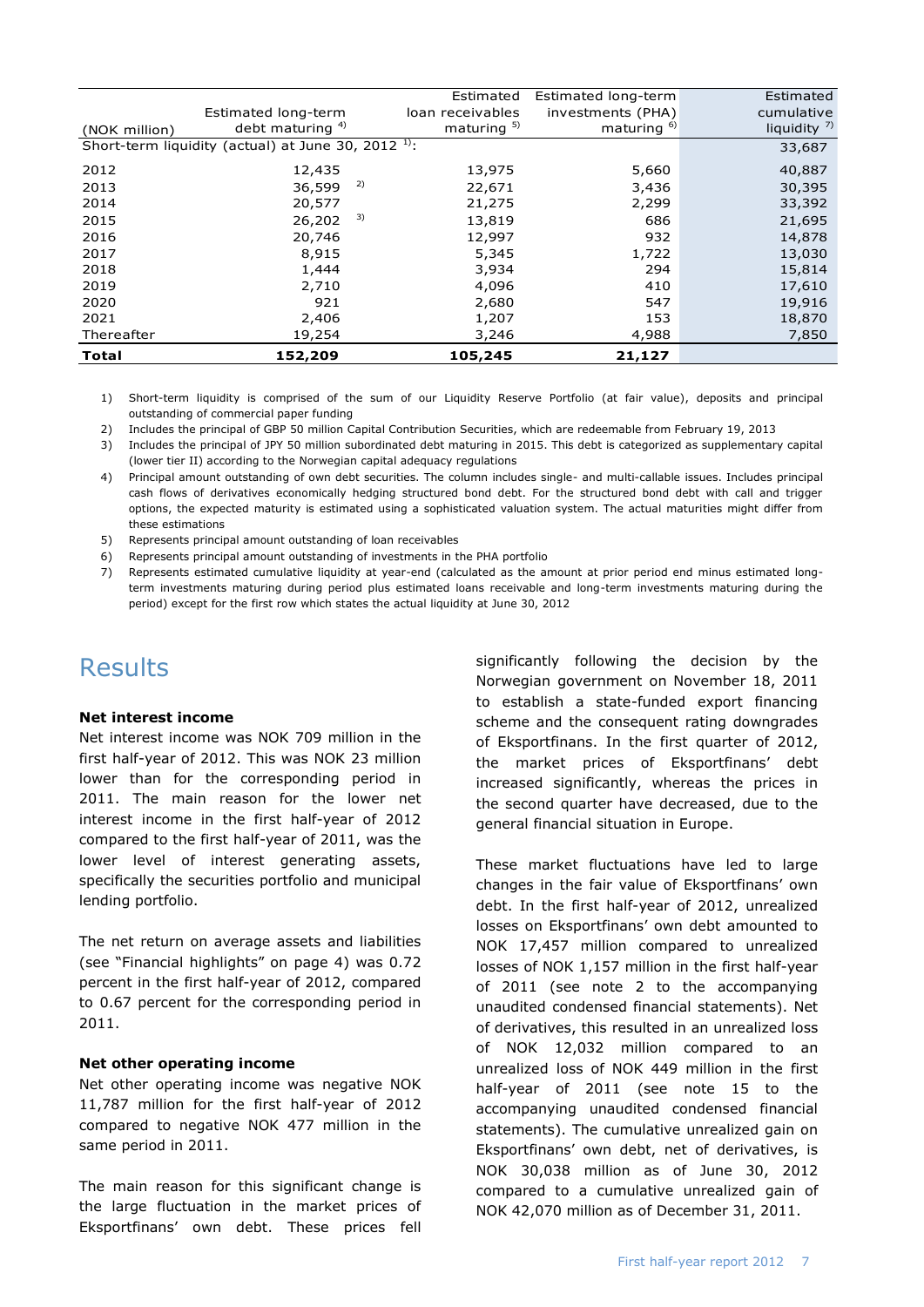These unrealized gains on Eksportfinans' own debt will be reversed as unrealized losses in future periods following any tightening in credit spreads and the passage of time. Capital adequacy will not be affected by this in any material way as changes in fair value caused by movements in credit spreads do not have an impact on total regulatory capital. In addition to the net unrealized losses on Eksportfinans' own debt of NOK 12,032 million (net of derivatives), net other operating income in the first half-year of 2012 included an unrealized gain on loans, net of derivatives, of NOK 111 million (compared to an unrealized gain of NOK 97 million in the first half-year of 2011), an unrealized gain on bonds under the PHA of NOK 412 million (compared to an unrealized gain of NOK 339 million in the corresponding period in 2011) and an unrealized loss of NOK 451 million on the PHA itself (compared to an unrealized loss of NOK 285 million in the first half-year of 2011). (See notes 2 and 15 to the accompanying unaudited condensed financial statements for the breakdown of these line items).

#### **Total operating expenses**

Total operating expenses amounted to NOK 103 million in the first half-year of 2012, compared to NOK 102 million in the first half-year of 2011. The key ratio of net operating expenses in relation to average assets was 0.05 percent

in the first half-year of 2012, compared to 0.09 percent for the same period in 2011. The reason for this decrease is that the agreement with the Ministry of Trade and Industry (the "**Ministry**") in which Eksportfinans had a mandate to arrange loans on behalf of the Ministry until July 1, 2012 allowed Eksportfinans to be reimbursed for its costs by the Ministry. This fee is booked as Other Income, which is deducted from operating expenses when calculating the key ratio of net operating expenses relative to average assets (see footnote 4 to Financial Highlights).

#### **Profit/(loss) for the period**

Total comprehensive income in the first halfyear of 2012 was negative NOK 8,050 million, compared to positive NOK 110 million in the corresponding period of 2011. The decrease is due to the large unrealized losses on Eksportfinans' own debt.

Return on equity was negative 52.5 percent in the first half-year of 2012, compared to positive 4.4 percent in the first quarter of 2011 for the same reason.

The non-IFRS measure of profit excluding unrealized gains and losses on financial instruments and realized losses hedged by the PHA, and the corresponding return on equity, is shown in the table below. These calculations may be of interest to investors because they

| Second quarter                                                                                                          |                |        | First half-year |        |
|-------------------------------------------------------------------------------------------------------------------------|----------------|--------|-----------------|--------|
| (NOK million)                                                                                                           | 2012           | 2011   | 2012            | 2011   |
| Comprehensive income for the period in accordance with IFRS                                                             | 1,708          | 58     | (8,050)         | 110    |
| Net unrealized losses/(gains)                                                                                           | (2,026)        | 93     | 11,860          | 358    |
| Unrealized gains/(losses) related to Iceland <sup>1)</sup>                                                              | $\overline{2}$ | 11     | (1)             | 9      |
| Realized losses/(gains) hedged by the Porfolio Hedge Agreement <sup>2)</sup>                                            | (26)           | 83     | (26)            | 83     |
| Tax effect $3)$                                                                                                         | 574            | (52)   | (3, 313)        | (126)  |
|                                                                                                                         |                |        |                 |        |
| Non-IFRS profit for the period                                                                                          |                |        |                 |        |
| excluding unrealized gains/(losses) on financial instruments<br>and excluding realized losses/(gains) hedged by the PHA | 232            | 193    | 470             | 434    |
|                                                                                                                         |                |        |                 |        |
| Return on equity based on profit                                                                                        |                |        |                 |        |
| for the period excluding unrealized gains/(losses) on financial                                                         |                |        |                 |        |
| instruments and excluding realized losses/(gains) hedged by the PHA <sup>4)</sup>                                       | 14.7 %         | 14.4 % | 15.2 %          | 16.6 % |

1. Reversal of previously recognized loss (at exchange rates applicable at June 30, 2012).

2. Securities have been sold with realized gains/losses. These gains and losses are covered by the PHA, and will be settled according to that agreement. Eksportfinans therefore believes it is useful for investors to present this non-IFRS profit figure with such gains/losses excluded due to the economic arrangements under, and the accounting impacts of, the PHA.

3. 28 percent of the items above.

Return on equity: Profit for the period/average equity adjusted for proposed not distributed dividends.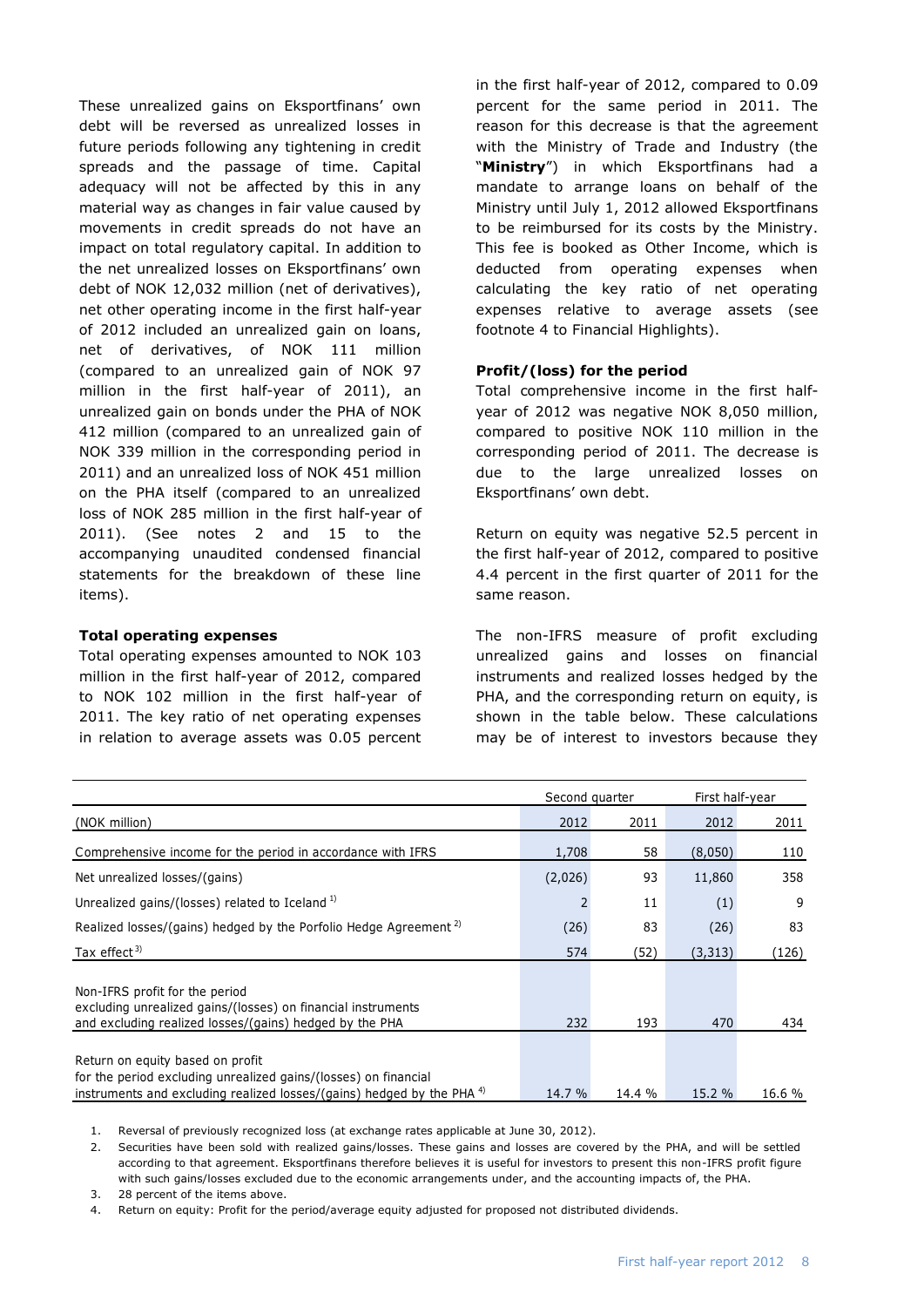assess the performance of the underlying business operations without the volatility caused by fair value fluctuations, including specifically the reversal of previously recognized unrealized gains on Eksportfinans' own debt, and the realized losses on investments which are hedged by the PHA.

Profit excluding unrealized gains and losses and excluding realized losses hedged by the PHA amounted to NOK 470 million in the first halfyear of 2012. This was an increase of NOK 36 million compared to the same period in 2011. The reason for this increase was realized gains on securities and other financial instruments (See note 15 to the accompanying unaudited condensed financial statements).

## Balance sheet

Total assets amounted to NOK 182 billion at June 30, 2012, compared to NOK 206 billion at June 30, 2011 and NOK 214 billion at December 31, 2011. This is mainly due to the limitations on new lending business since November 18, 2011 and repayments on the current loan and securities portfolios.

Loans totalling NOK 1.5 billion have been transferred from Eksportfinans to the Ministry during the first half-year of 2012. These loans are CIRR-qualifying loans that have been partially disbursed on Eksportfinans' accounts before November 18, 2011, and the remaining part has been disbursed on behalf of the Ministry and is on the Ministry's balance sheet. In consideration of the disbursed amount and accrued interest, these part disbursements made before November 18, 2011 have been transferred to the Ministry at fair value.

Outstanding commercial paper and bond debt was NOK 120 billion at June 30, 2012, compared to NOK 178 billion at June 30, 2011 and NOK 141 billion at December 31, 2011. The main reason for the decrease since year-end is maturing debt.

The capital adequacy ratio was 23.2 percent at June 30, 2012 compared to 17.2 percent at June 30, 2011 and 19.4 percent at December 31, 2011. The core capital adequacy ratio was 19.6 percent at June 30, 2012, compared to 13.6 percent at June 30, 2011 and 16.1 percent at December 31, 2011. The increase in the capital adequacy ratios is mainly due to high

core earnings combined with a lower riskweighted balance.

# Prospects for the second half-year 2012

Eksportfinans continues to manage its portfolio of assets and liabilities with the overall objective to preserve Company value and to honor all duties and obligations in the years ahead. The Board considers the Company to be well positioned for this as it is well capitalized, has a comfortable liquidity situation and has a good balance between expected maturities of assets and liabilities.

The outlook is still uncertain in the capital markets due to economic difficulties in the European Union. Eksportfinans is monitoring the developments. The Company has no exposure to Greece and a limited exposure to Spain, Italy and Portugal. This exposure is covered by the Company's PHA with its owners. In addition, Eksportfinans has some exposure to Ireland, covered by the PHA and government guarantees.

At June 30, 2012, Eksportfinans had NOK 30.0 billion in accumulated unrealized gains on its own debt, net of derivatives. Given a more normalized situation in the capital markets, the accumulated unrealized gains, will be reversed as unrealized losses in Eksportfinans financial statements. The unrealized losses do not affect Eksportfinans' capital adequacy in any material way.

> Oslo, August 16, 2012 EKSPORTFINANS ASA The Board of Directors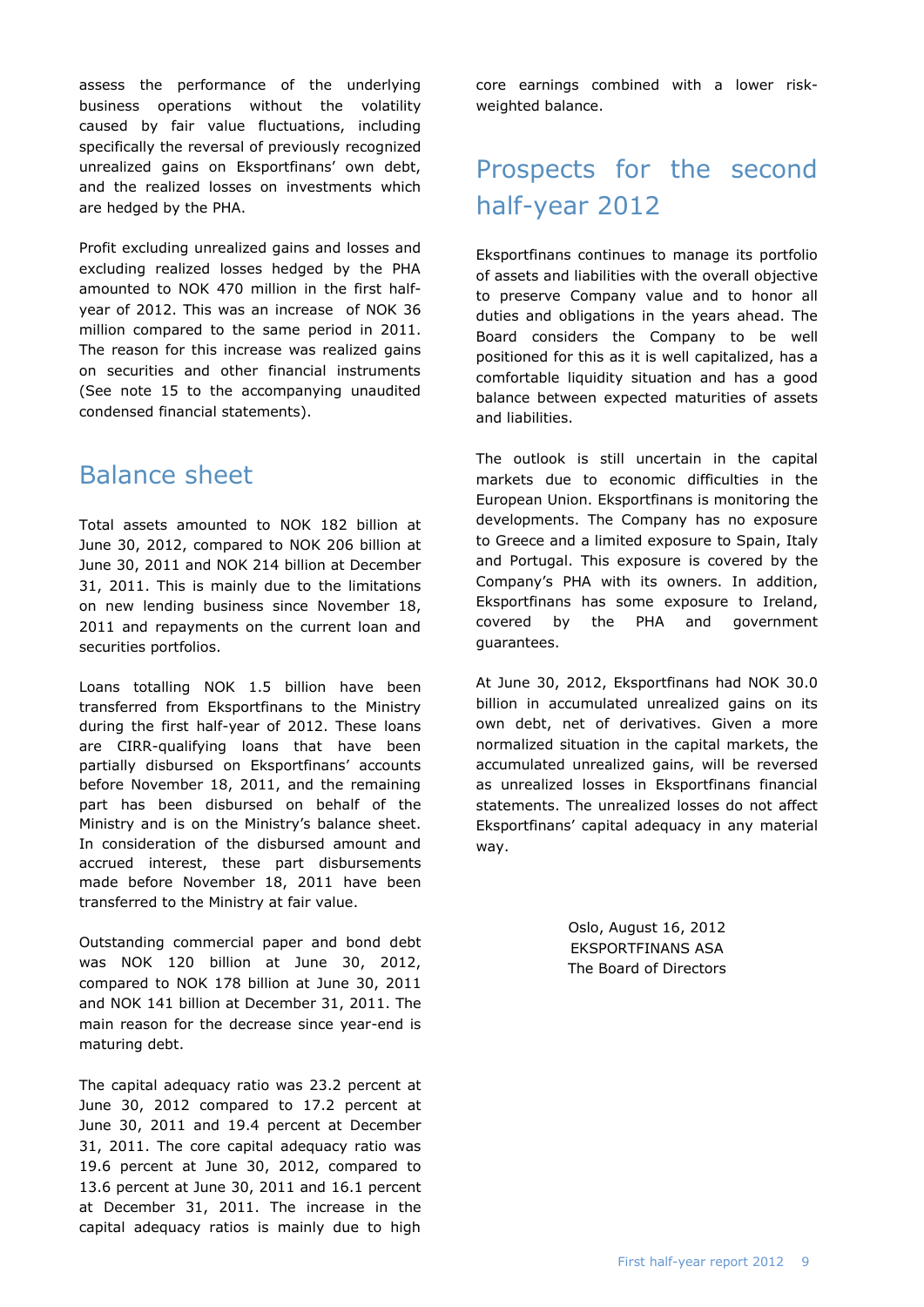# Condensed statement of comprehensive income

Figures for interim periods are unaudited.

|                                                                                                                               | Second quarter                 |                   | First half-year   |                   |             |
|-------------------------------------------------------------------------------------------------------------------------------|--------------------------------|-------------------|-------------------|-------------------|-------------|
| (NOK million)                                                                                                                 | 2012                           | 2011              | 2012              | 2011              | <b>Note</b> |
| Interest and related income<br>Interest and related expenses                                                                  | 1,212<br>878                   | 1,357<br>1,011    | 2,576<br>1,867    | 2,726<br>1,994    |             |
| <b>Net interest income</b>                                                                                                    | 334                            | 346               | 709               | 732               |             |
| Commissions and<br>income related to banking services                                                                         | $\Omega$                       | $\Omega$          | 0                 | $\Omega$          |             |
| Commissions and<br>expenses related to banking services                                                                       | $\mathbf{1}$                   | 2                 | 2                 | 3                 |             |
| Net gains/(losses) on<br>financial instruments at fair value<br>Other income                                                  | 2,061<br>28                    | (214)<br>1        | (11, 839)<br>54   | (477)<br>3        | 2, 15       |
| Net other operating income/ (loss)                                                                                            | 2,088                          | (215)             | (11,787)          | (477)             |             |
| <b>Total operating income</b>                                                                                                 | 2,422                          | 131               | (11,078)          | 255               |             |
| Salaries and other administrative expenses<br>Depreciation<br>Other expenses<br>Impairment charges on loans at amortized cost | 45<br>4<br>2<br>$\overline{0}$ | 43<br>5<br>2<br>0 | 91<br>9<br>3<br>0 | 88<br>9<br>5<br>0 |             |
| <b>Total operating expenses</b>                                                                                               | 51                             | 50                | 103               | 102               |             |
| Pre-tax operating profit/(loss)                                                                                               | 2,371                          | 81                | (11, 181)         | 153               |             |
| Taxes                                                                                                                         | 663                            | 23                | (3, 131)          | 43                |             |
| Profit/(loss) for the period                                                                                                  | 1,708                          | 58                | (8,050)           | 110               |             |
| Other comprehensive income                                                                                                    | $\Omega$                       | 0                 | 0                 | 0                 |             |
| <b>Total comprehensive income</b>                                                                                             | 1,708                          | 58                | (8,050)           | 110               |             |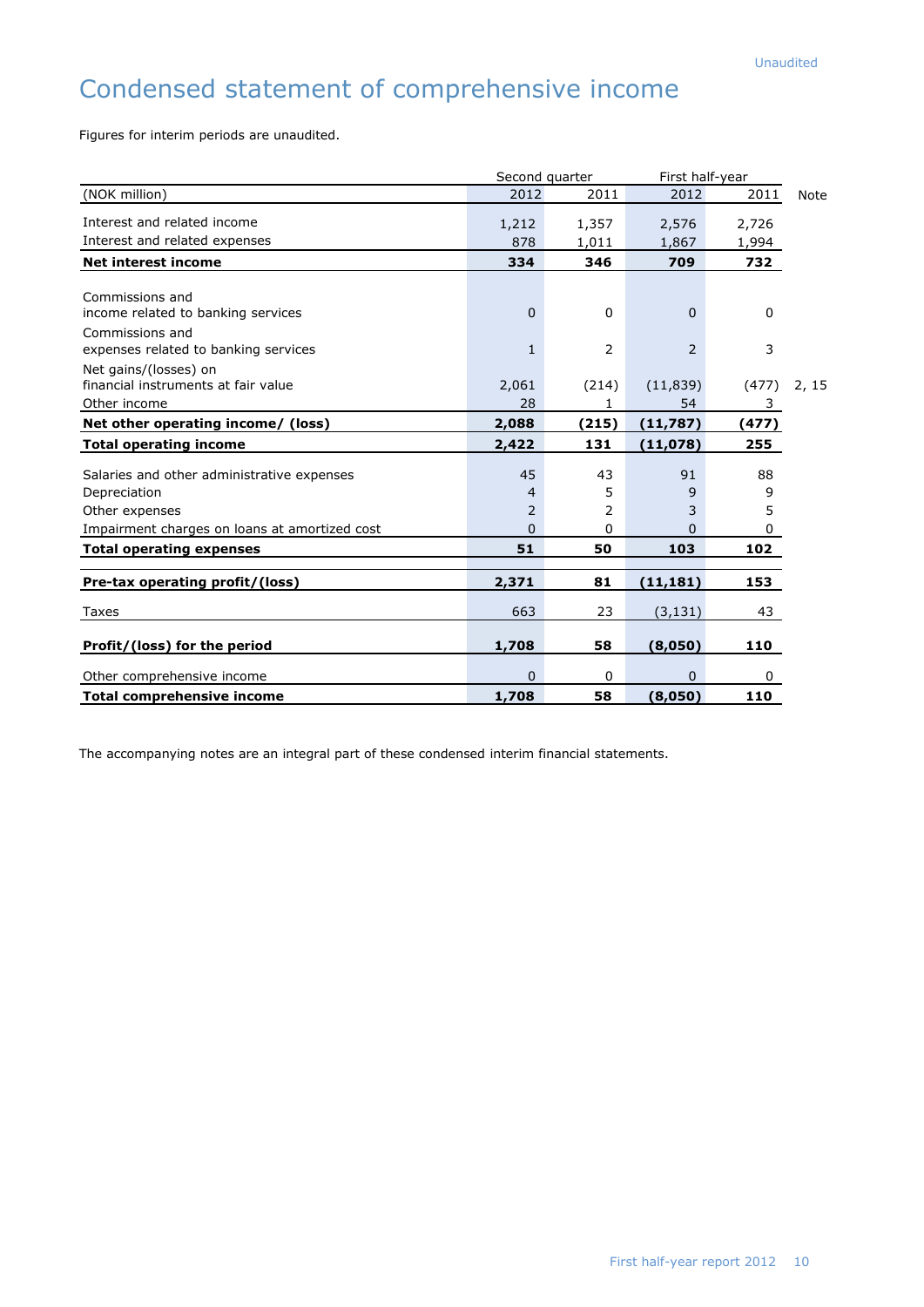# Condensed balance sheet

Interim figures are unaudited.

| (NOK million)                              | 30.06.12 | 31.12.11     | 30.06.11 | Note    |
|--------------------------------------------|----------|--------------|----------|---------|
| 1)<br>Loans due from credit institutions   | 29,050   | 40,340       | 35,693   | 4, 6, 7 |
| Loans due from customers <sup>2)</sup>     | 85,440   | 96,541       | 87,253   | 5, 6, 7 |
| <b>Securities</b>                          | 38,691   | 51,909       | 64,071   | 8       |
| Repurchase receivable 3)                   | 5,739    | 0            | 0        |         |
| <b>Financial derivatives</b>               | 16,064   | 19,446       | 13,291   |         |
| Deferred tax asset                         | 0        | 0            | 144      |         |
| Intangible assets                          | 11       | 16           | 21       |         |
| Fixed assets and investment property       | 204      | 210          | 204      | 9       |
| Other assets                               | 7,266    | 5,467        | 4,873    | 10      |
| <b>Total assets</b>                        | 182,465  | 213,929      | 205,550  |         |
|                                            |          |              |          |         |
| Deposits by credit institutions            | 4,554    | $\mathbf{1}$ | 133      |         |
| Borrowings through the issue of securities | 120,054  | 141,489      | 177,858  | 11      |
| <b>Financial derivatives</b>               | 10,933   | 13,870       | 13,069   |         |
| Deferred tax liabilities                   | 8,022    | 11,343       | 444      |         |
| Taxes payable                              | 191      | 295          | 0        |         |
| Other liabilities                          | 10,502   | 10,722       | 7,634    | 12      |
| Accrued expenses and provisions            | 121      | 128          | 106      |         |
| Subordinated debt                          | 1,094    | 1,039        | 1,117    |         |
| Capital contribution securities            | 350      | 348          | 423      |         |
| <b>Total liabilities</b>                   | 155,821  | 179,235      | 200,784  |         |
|                                            |          |              |          |         |
| Share capital                              | 2,771    | 2,771        | 2,771    |         |
| Share premium reserve                      | 177      | 177          | 177      |         |
| Reserve for unrealized gains               | 29,363   | 29,363       | 71       |         |
| Other equity                               | 2,383    | 2,383        | 1,637    |         |
| Comprehensive income                       | (8,050)  | 0            | 110      |         |
| <b>Total shareholders' equity</b>          | 26,644   | 34,694       | 4,766    |         |
| Total liabilities and shareholders' equity | 182,465  | 213,929      | 205,550  |         |

1) Of NOK 29,050 million at June 30, 2012, NOK 28,642 million is measured at fair value through profit or loss and NOK 408 million is measured at amortized cost. Of NOK 35,693 million at June 30, 2011, NOK 30,280 million is measured at fair value through profit or loss and NOK 5,413 million is measured at amortized cost.

2) Of NOK 85,440 million at June 30, 2012, NOK 53,638 million is measured at fair value through profit or loss and NOK 31,802 million is measured at amortized cost. Of NOK 87,253 million at June 30, 2011, NOK 53,153 million is measured at fair value through profit or loss and NOK 34,100 million is measured at amortized cost.

3) Securities posted as collateral for a loan from one of the owner banks. See note 14 for details.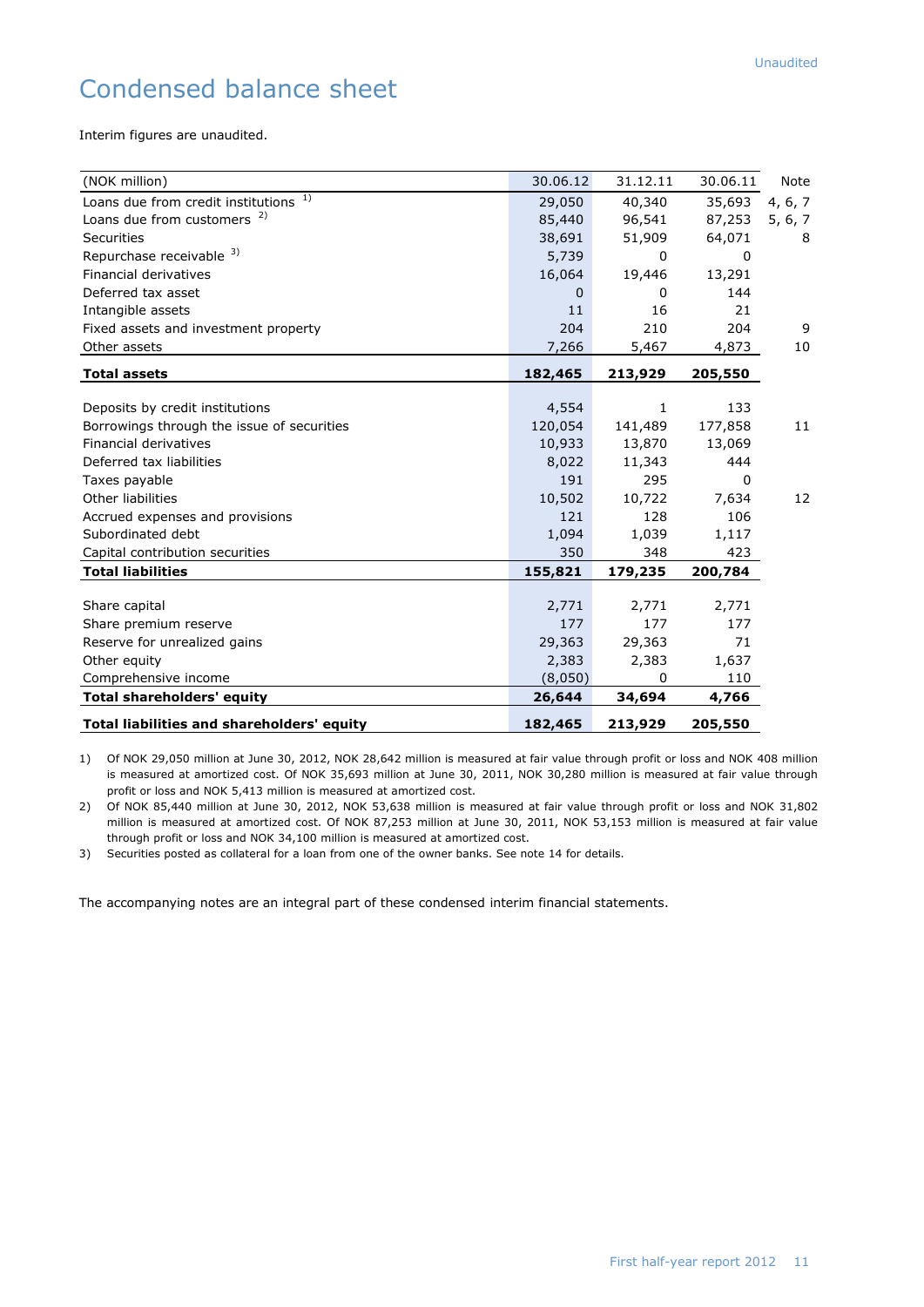# Condensed statement of changes in equity

Figures for interim periods are unaudited.

| (NOK million)                                                           | Share<br>capital $1$ | Share<br>premium<br>reserve $1$ | Reserve<br>unrealized<br>gains $1, 2$ | Other<br>equity $2$ | Compre-<br>hensive<br>income $3$ ) | Total<br>equity   |
|-------------------------------------------------------------------------|----------------------|---------------------------------|---------------------------------------|---------------------|------------------------------------|-------------------|
| Equity at January 1, 2012                                               | 2,771                | 177                             | 29,363                                | 2,384               | 0                                  | 34,695            |
| Total comprehensive<br>income for the period<br>Equity at June 30, 2012 | $\Omega$<br>2,771    | $\mathbf{0}$<br>177             | $\Omega$<br>29,363                    | 0<br>2,384          | (8,050)<br>(8,050)                 | (8,050)<br>26,644 |
| Equity at January 1, 2011                                               | 2,771                | 177                             | 71                                    | 2,137               | 0                                  | 5,156             |
| Dividends paid<br>Total comprehensive                                   | 0                    | 0                               | 0                                     | (500)               | $\mathbf 0$                        | (500)             |
| income for the period                                                   | $\Omega$             | 0                               | 0                                     | 0                   | 110                                | 110               |
| Equity at June 30, 2011                                                 | 2,771                | 177                             | 71                                    | 1,637               | 110                                | 4,766             |

1) Restricted equity that cannot be paid out to the owners without a shareholder resolution to reduce the share capital in accordance with the Public Limited Companies Act under Norwegian law.

2) The allocation of income for the period between the reserve for unrealized gains and other equity is performed at year-end. Preliminary calculations based on the condensed interim financial statements as of June 30, 2012.

3) The allocation of income for the period between the reserve for unrealized gains and other show that if the allocation was performed at this date, it would have reduced the reserve for unrealized gains by NOK 8,629 million and increased other equity by NOK 579 million. The closing balances would have been NOK 20,734 million for the reserve for unrealized gains, and NOK 2,963 million for other equity.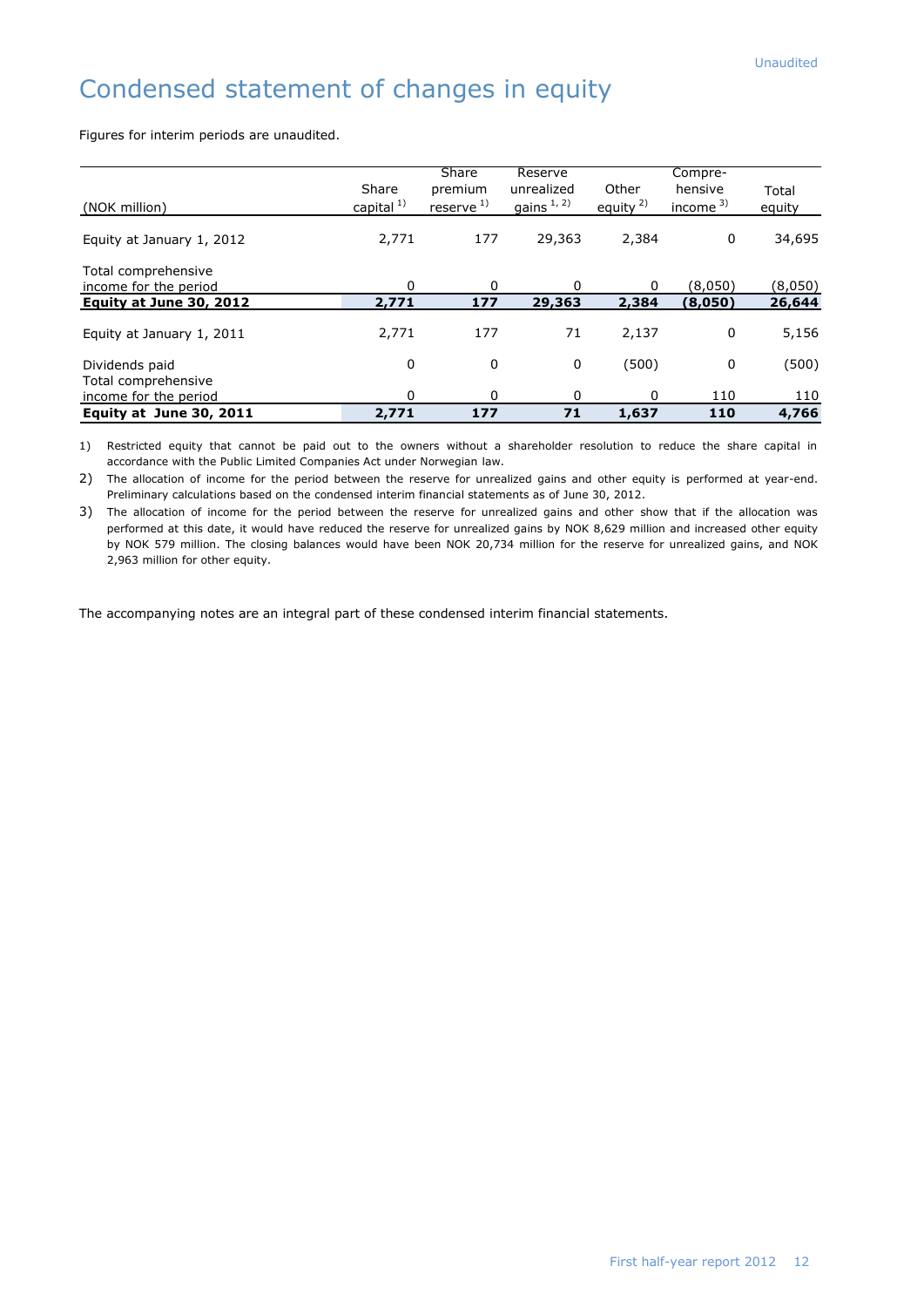# Condensed cash flow statement

Figures for interim periods are unaudited.

|                                                                     | First half-year |           |
|---------------------------------------------------------------------|-----------------|-----------|
| (NOK million)                                                       | 2012            | 2011      |
| Pre-tax operating profit/(loss)                                     |                 |           |
| from continuing operations                                          | (11, 181)       | 153       |
| Provided by operating activities:                                   |                 |           |
| Accrual of contribution from the Norwegian government               | (191)           | (190)     |
| Unrealized losses (gains)                                           |                 |           |
| on financial instruments at fair value through profit or loss       | 11,860          | 358       |
| Realized losses on financial instruments                            |                 |           |
| at fair value through profit or loss [non-cash items]               | 0               | 27        |
| Depreciation                                                        | 9               | 9         |
| Disbursement of loans                                               | (917)           | (14, 870) |
| Principal collected on loans                                        | 18,196          | 16,490    |
| Purchase of financial investments (trading)                         | (22,063)        | (25, 366) |
| Proceeds from sale or redemption of financial investments (trading) | 27,161          | 22,810    |
| Contribution paid by the Norwegian government                       | 405             | 382       |
| Taxes paid                                                          | (295)           | (74)      |
| Changes in:                                                         |                 |           |
| Accrued interest receivable                                         | 448             | 5.        |
| Other receivables                                                   | (2,084)         | (1, 417)  |
| Accrued expenses and other liabilities                              | (459)           | 826       |
| Net cash flow from operating activities                             | 20,889          | (857)     |
| Purchase of financial investments                                   | (3,666)         | (1, 120)  |
| Proceeds from sale or redemption of financial investments           | 4,140           | 6,040     |
| Net cashflow from financial derivatives                             | 3,972           | (5, 355)  |
| Purchases of fixed assets                                           | (1)             | (9)       |
| Net proceeds from sales of fixed assets                             | 1               | 0         |
| Net cash flow from investing activities                             | 4,446           | (444)     |
| Change in debt to credit institutions                               | 4,521           | 92        |
| Net proceeds from issuance of commercial paper debt                 | 0               | 99,616    |
| Repayments of commercial paper debt                                 | (5,732)         | (97, 321) |
| Net proceeds from issuance of bond debt                             | 0               | 33,723    |
| Principal payments on bond debt                                     | (29, 989)       | (33, 319) |
| Repayments of subordinated debt                                     | 0               | (404)     |
| Dividends paid                                                      | 0               | (500)     |
| Net cash flow from financing activities                             | (31, 200)       | 1,887     |
| Net change in cash and cash equivalents*)                           | (5,865)         | 586       |
| Cash and cash equivalents at beginning of period                    | 13,403          | 3,932     |
| Effect of exchange rates on cash and cash equivalents               | (227)           | (246)     |
| Cash and cash equivalents <sup>*</sup> ) at end of period           | 7,311           | 4,272     |

\*) Cash equivalents are defined as bank deposits with maturity less than 3 months.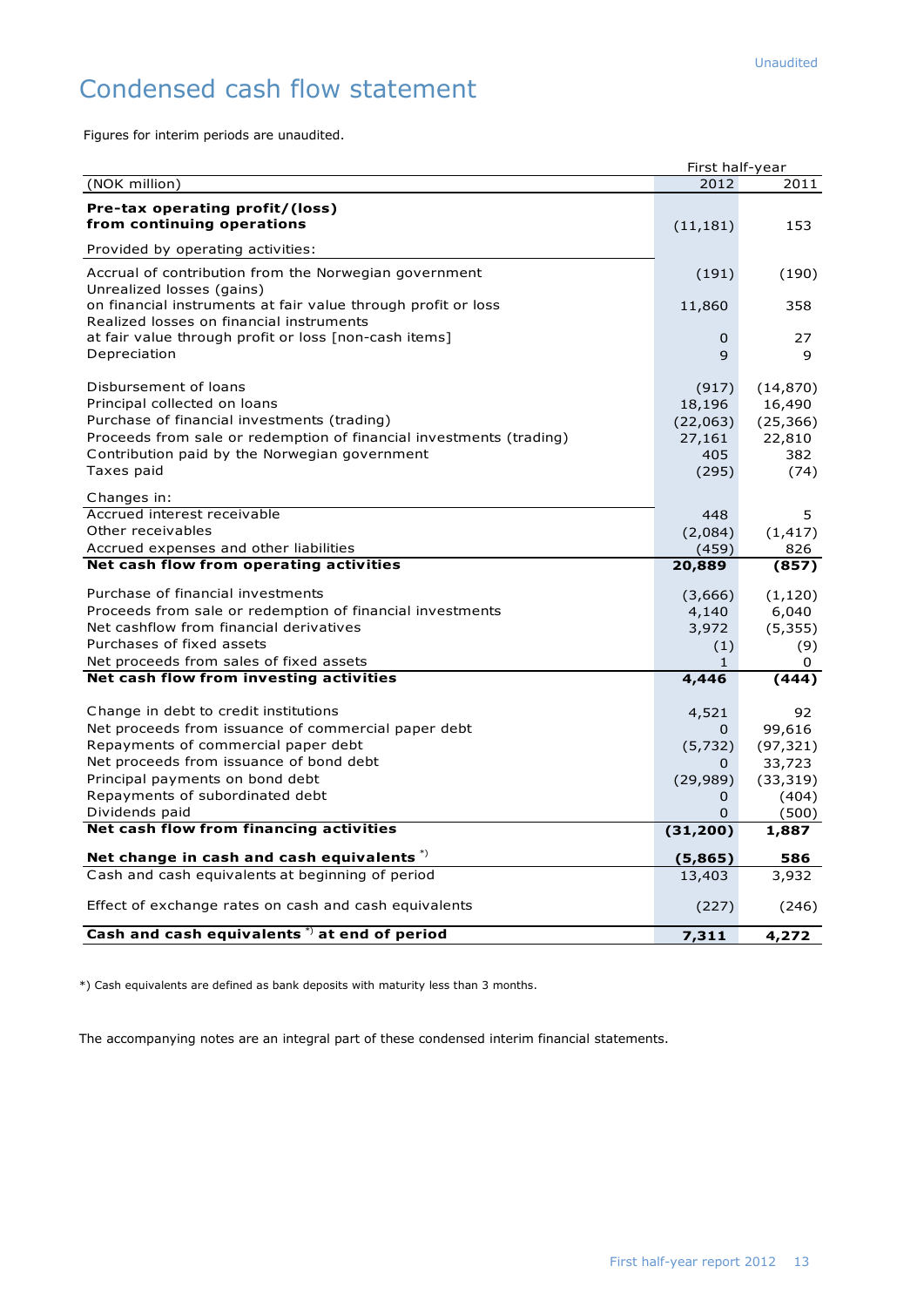## Notes to the accounts

### 1. Accounting policies

Eksportfinans' first half-year condensed interim financial statements have been presented in accordance with International Financial Reporting Standards – (**IFRS**), in line with both IFRS as adopted by the European Union (**EU**) and IFRS as issued by the International Accounting Standards Board (**IASB**). The condensed interim financial statements have been prepared in accordance with IAS 34, Interim Financial Reporting.

The accounting policies and methods of computation applied in the preparation of these condensed interim financial statements are the same as those applied in Eksportfinans' annual financial statements of 2011. Those financial statements were approved for issue by the Board of Directors on March 1, 2012 and included in the Company's Annual Report on Form 20-F for the year-end December 31, 2011. These policies have been consistently applied to all the periods presented.

Figures for interim periods are unaudited.

### 2. Net gains/(losses) on financial instruments at fair value

#### **Net realized and unrealized gains/(losses) on financial instruments at fair value**

|                                                               | Second quarter |       | First half-year |          |
|---------------------------------------------------------------|----------------|-------|-----------------|----------|
| (NOK million)                                                 | 2012           | 2011  | 2012            | 2011     |
| Securities held for trading                                   | 24             | (2)   | 29              | (1)      |
| Securities designated as at fair value at initial recognition | 26             | (83)  | 26              | (82)     |
| Financial derivatives                                         | (16)           | (41)  | (32)            | (57)     |
| Other financial instruments at fair value                     |                | 5     | (2)             | 21       |
| Net realized gains/(losses)                                   | 35             | (121) | 21              | (119)    |
|                                                               |                |       |                 |          |
| Loans and receivables                                         | (8)            | 53    | 92              | 82       |
| Securities <sup>1)</sup>                                      | 118            | 155   | 461             | 251      |
| Financial derivatives <sup>2)</sup>                           | (2,756)        | 349   | 5,047           | 468      |
| Commercial paper debt 3) 4)                                   |                | 1     | (1)             |          |
| Bond debt $^{3)$ 4)                                           | 4,670          | (651) | (17, 383)       | (1, 148) |
| Subordinated debt and capital contribution securities 3) 4)   | 3              | 4     | (73)            | (10)     |
| Other                                                         | (2)            | (4)   | (3)             | (2)      |
| Net unrealized gains/(losses)                                 | 2,026          | (93)  | (11,860)        | (358)    |
|                                                               |                |       |                 |          |
| Net realized and unrealized gains/(losses)                    | 2,061          | (214) | (11, 839)       | (477)    |

1) Net unrealized gains/(losses) on securities

|                                                               | Second quarter |      | First half-year |      |
|---------------------------------------------------------------|----------------|------|-----------------|------|
| (NOK million)                                                 | 2012           | 2011 | 2012            | 2011 |
| Securities held for trading                                   |                |      | 384             | 101  |
| Securities designated as at fair value at initial recognition | 111            | 147  | 77              | 150  |
| Total                                                         | 118            | 155  | 461             | 251  |

2) The Portfolio Hedge Agreement entered into in March 2008, further described in note 14 of this report, is included with a loss of NOK 451 million as of June 30, 2012 and a loss of NOK 285 million as of June 30, 2011.

3) In the first half-year of 2012, Eksportfinans had an unrealized loss of NOK 17,457 million (loss of NOK 1,157 million in the corresponding period of 2011) on its own debt. Net of derivatives this amount is an unrealized loss of NOK 12,032 million (loss of NOK 449 million in the same period of 2011).

4) In the first half-year of 2012, Eksportfinans had an unrealized loss of NOK 5,926 million of financial liabilities classified as level 2 in the fair value hierarchy (loss of NOK 120 million in the corresponding period of 2011). Of financial liabilities classified as level 3 in the fair value hierarchy, Eksportfinans had a loss of NOK 11,532 million (loss of NOK 1,038 million in the same period of 2011).

See note 15 for a presentation of the above table through the eyes of management.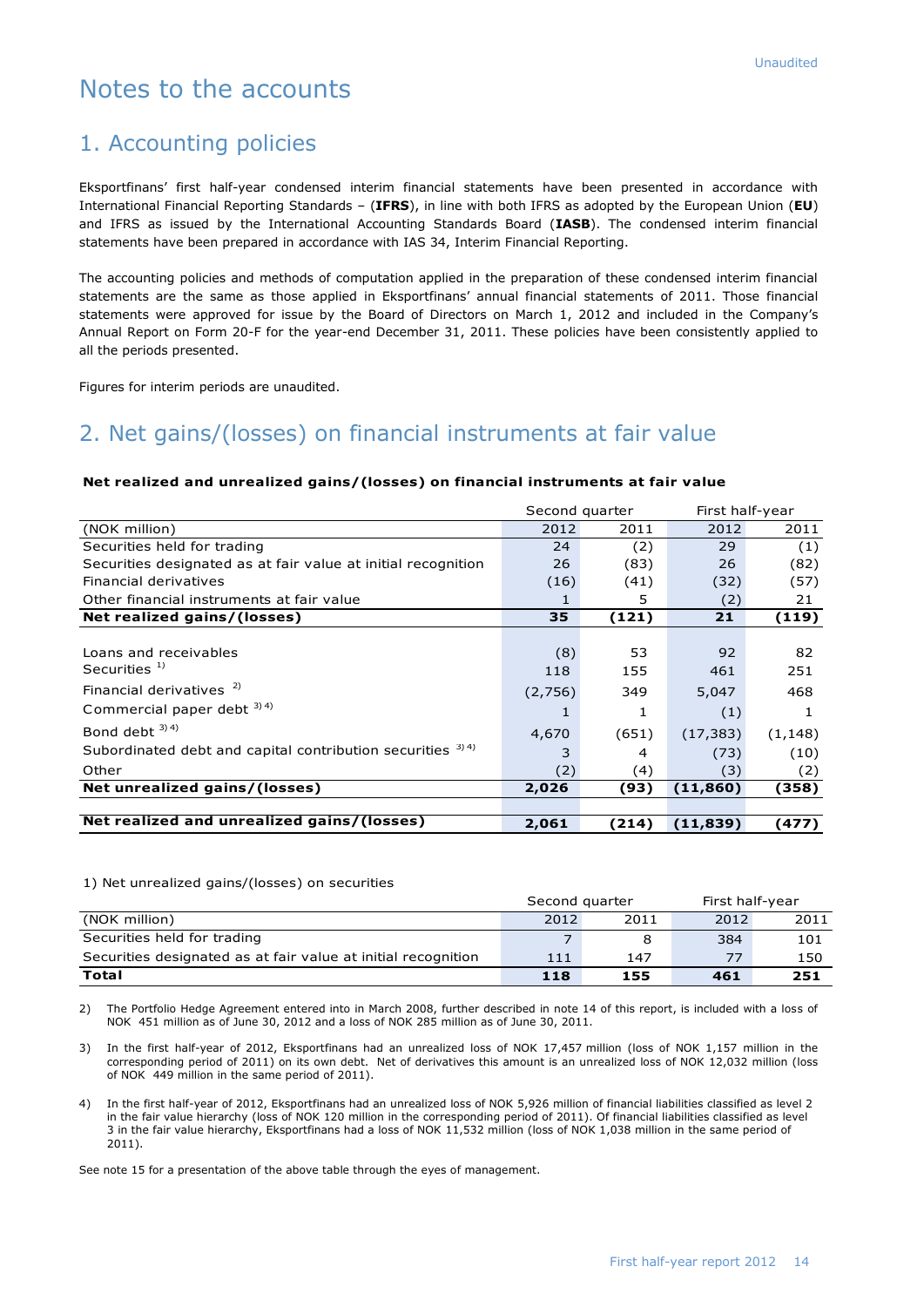## 3. Capital adequacy

Capital adequacy is calculated in accordance with the Basel II regulations in force from the Financial Supervisory Authority of Norway. The Company has adopted the standardized approach to capital requirements. For the Company, this implies that the difference in risk-weighted value between the Basel I and II regulations is mainly due to operational risk. The capital adequacy minimum requirement is 8 percent of total risk-weighted value.

#### **Risk-weighted assets and off-balance sheet items**

| (NOK million)             | 30.06.2012  |          | 31.12.2011  |          | 30.06.2011  |          |
|---------------------------|-------------|----------|-------------|----------|-------------|----------|
|                           |             | Risk-    |             | Risk-    |             | Risk-    |
|                           | <b>Book</b> | weighted | <b>Book</b> | weighted | <b>Book</b> | weighted |
|                           | value       | value    | value       | value    | value       | value    |
| Total assets              | 182,465     | 23,482   | 213,929     | 26,933   | 205,550     | 26,185   |
| Off-balance sheet items   |             | 161      |             | 304      |             | 370      |
| Operational risk          |             | 2,424    |             | 2,424    |             | 2,577    |
| Total currency risk       |             |          |             | 0        |             | 69       |
| Total risk-weighted value |             | 26,067   |             | 29,661   |             | 29,201   |

#### **The Company's eligible regulatory capital**

| (NOK million                           |            |          |            |         |            |        |
|----------------------------------------|------------|----------|------------|---------|------------|--------|
| and in percent of risk-weighted value) | 30.06.2012 |          | 31.12.2011 |         | 30.06.2011 |        |
| Core capital $1$ <sup>1</sup>          | 5,106      | $19.6\%$ | 4,786      | 16.1 %  | 3,971      | 13.6 % |
| Additional capital <sup>2)</sup>       | 949        | $3.6 \%$ | 975        | $3.3\%$ | 1.051      | 3.6 %  |
| Total regulatory capital               | 6,055      | 23.2%    | 5,761      | 19.4%   | 5,022      | 17.2 % |

1) Includes share capital, other equity, elements of capital contribution securities and other deductions and additions in accordance with the Norwegian capital adequacy regulations.

2) Includes subordinated debt, the elements of capital contribution securities not included in core capital and other deductions/additions in accordance with the Norwegian capital adequacy regulations.

## 4. Loans due from credit institutions

| (NOK million)                                          | 30.06.12 | 31.12.11 | 30.06.11 |
|--------------------------------------------------------|----------|----------|----------|
| Cash equivalents $1$                                   | 7,311    | 13,403   | 4,272    |
| Other bank deposits and claims on banks                | 1,853    | 1,300    | 461      |
| Loan to KLP Kreditt AS (also included in note 6)       |          | 0        | 4,294    |
| Loans to other credit institutions,                    |          |          |          |
| nominal amount (also included in note 6) $^{2}$ )      | 20,451   | 26,252   | 27,161   |
| Accrued interest and adjustment to fair value on loans | (565)    | (615)    | (495)    |
| <b>Total</b>                                           | 29,050   | 40,340   | 35,693   |

1) Cash equivalents are defined as bank deposits with maturity of less than 3 months.

2) The Company has acquired certain loan agreements from banks for which the selling bank provides a repayment guarantee, therefore retaining the credit risk of the loans. Under IFRS these loans are classified as loans to credit institutions. Of the loans to credit institutions these loans amounted to NOK 9,742 million at June 30, 2012 and NOK 13,977 million at December 31, 2011.

## 5. Loans due from customers

| (NOK million)                                          | 30.06.12 | 31.12.11 | 30.06.11 |
|--------------------------------------------------------|----------|----------|----------|
| Loans due from customers,                              |          |          |          |
| nominal amount (also included in note 6)               | 84,500   | 95,555   | 86,421   |
| Accrued interest and adjustment to fair value on loans | 940      | 986      | 832      |
| <b>Total</b>                                           | 85,440   | 96.541   | 87,253   |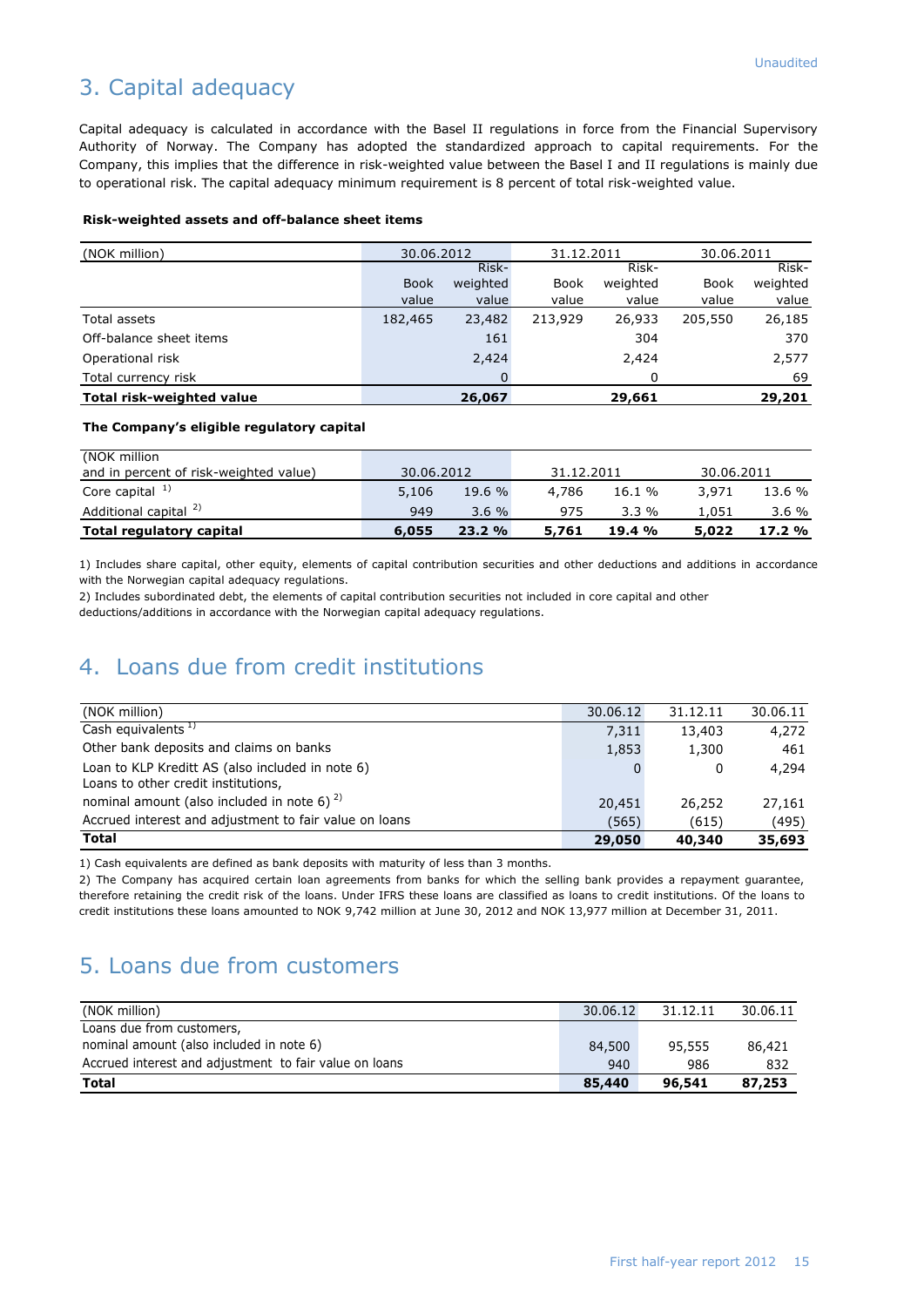## 6. Total loans due from credit institutions and customers

Nominal amounts related to loans due from credit institutions and customers, respectively, from the two previous tables are included in the following analysis.

| (NOK million)                                        | 30.06.12 | 31.12.11 | 30.06.11 |
|------------------------------------------------------|----------|----------|----------|
| Loan to KLP Kreditt AS                               | 0        | $\Omega$ | 4,294    |
| Loans due from other credit institutions             | 20,451   | 26,252   | 27,161   |
| Loans due from credit institutions                   | 20,451   | 26,252   | 31,455   |
| Loans due from customers                             | 84,500   | 95,555   | 86,421   |
| <b>Total nominal amount</b>                          | 104,951  | 121,807  | 117,876  |
|                                                      |          |          |          |
| Commercial loans                                     | 73,685   | 87,208   | 84,285   |
| Government-supported loans                           | 31,266   | 34,599   | 33,591   |
| <b>Total nominal amount</b>                          | 104,951  | 121,807  | 117,876  |
|                                                      |          |          |          |
| Capital goods                                        | 25,622   | 33,991   | 32,319   |
| Ships                                                | 42,058   | 44,989   | 46,823   |
| Export-related and international activities *)       | 27,188   | 32,318   | 23,821   |
| Direct loans to Norwegian local government sector    | 5,305    | 5,653    | 5,689    |
| Loan to KLP Kreditt AS                               | 0        | 0        | 4,294    |
| Municipal-related loans to other credit institutions | 4,723    | 4,798    | 4,878    |
| Loans to employees                                   | 55       | 58       | 52       |
| <b>Total nominal amount</b>                          | 104,951  | 121,807  | 117,876  |

\*) Export-related and international activities consist of loans to the following categories of borrowers:

| (NOK million)                | 30.06.12 | 31.12.11 | 30.06.11       |
|------------------------------|----------|----------|----------------|
| Banking and finance          | 5,977    | 6,938    | 7,501          |
| Renewable energy             | 5,494    | 5,494    | 1,100          |
| Consumer goods               | 5,289    | 5,375    | 4,683          |
| Aviation and shipping        | 4,842    | 5,233    | 1,472          |
| Oil and gas                  | 2,326    | 2,491    | 2,632          |
| Infrastructure               | 1,341    | 1,060    | 149            |
| Real estate management       | 1,262    | 5,063    | 5,825<br>$^*)$ |
| Environment                  | 655      | 661      | 0              |
| Engineering and construction | $\Omega$ | 0        | 335            |
| Other categories             |          | 3        | 124            |
| <b>Total nominal amount</b>  | 27,188   | 32,318   | 23,821         |

\*) Infrastructure of NOK 149 million was previously included in the line captioned Real estate management as of June 30, 2011.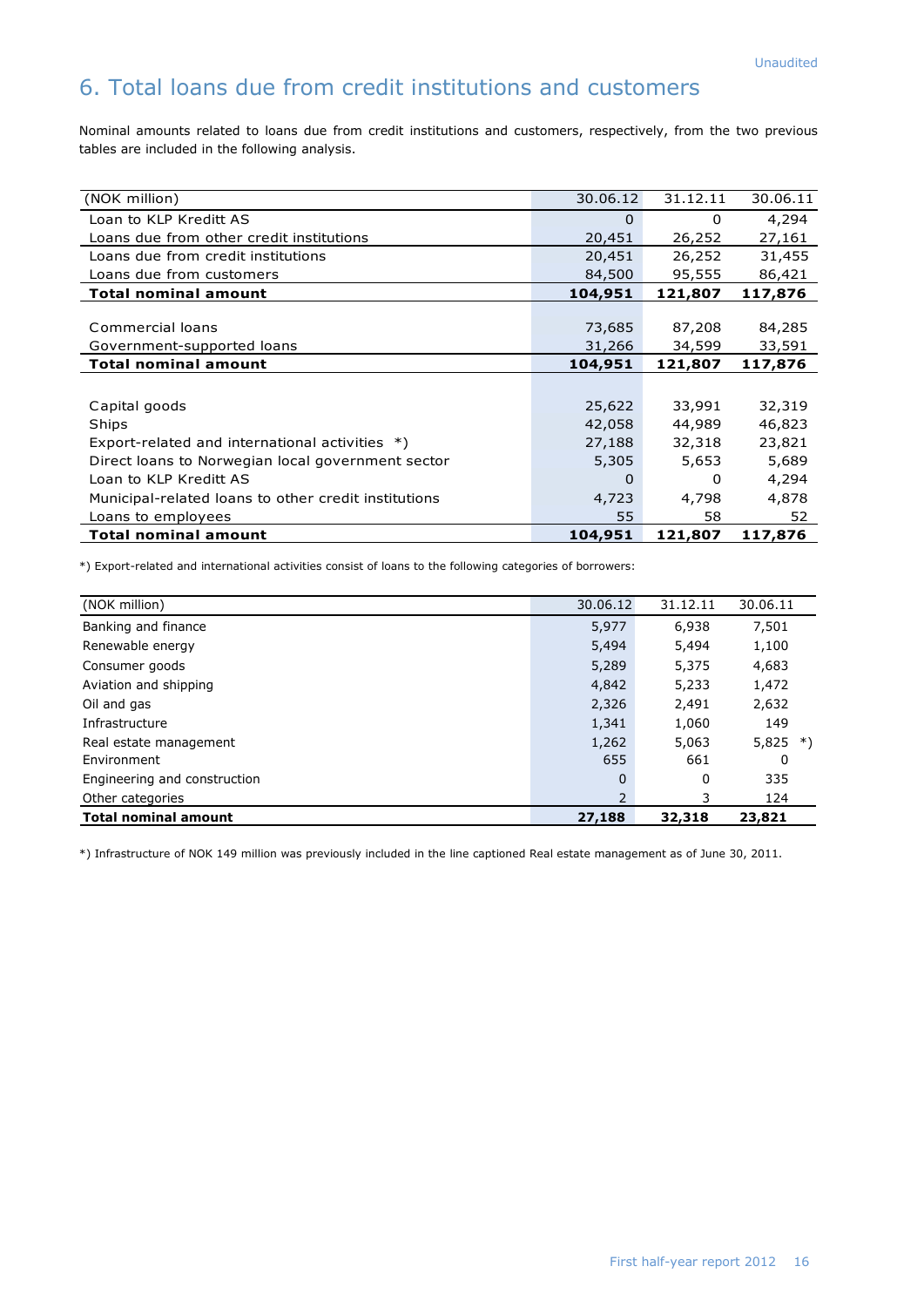## 7. Loans past due or impaired

| (NOK million)                                                                          | 30.06.12 | 31.12.11 | 30.06.11 |
|----------------------------------------------------------------------------------------|----------|----------|----------|
| Interest and principal installment 1-30 days past due                                  | 6        | 3        | 28       |
| Not matured principal                                                                  |          |          |          |
| on loans with payments 1-30 days past due                                              | 96       | 8        | 228      |
| Interest and principal installment 31-90 days past due<br>Not matured principal        |          | 25       | 6        |
| on loans with payments 31-90 days past due                                             | 8        | 164      | 180      |
| Interest and principal installment more than 90 days past due<br>Not matured principal | 497      | 504      | 533      |
| on loans with payments more than 90 days past due                                      | 21       | 18       | 461      |
| Total loans that are past due                                                          | 629      | 722      | 1,436    |
|                                                                                        |          |          |          |
| Relevant collateral or guarantees received *)                                          | 133      | 224      | 952      |
| Estimated impairments on loans valued at amortized cost                                | 0        | Ω        | 0        |

\*) A total of NOK 496 million relates to exposure towards Icelandic banks as of June 30, 2012, and are as of the balance sheet date not considered guaranteed in a satisfactory manner. These loans are measured at fair value at each balance sheet date. The change in fair value in the period is reflected in the line item 'Net gains/losses on financial instruments at fair value'. Apart from the fair value adjustments already recognized in the income statement, related to the exposure towards the Icelandic banks discussed above, the Company considers all other loans to be secured in a satisfactory manner. For these transactions, amounting to NOK 133 million, the Norwegian government, through the Guarantee Institute for Export Credit (**GIEK**), guarantees approximately 87 percent of the amounts in default. The remaining 13 percent are guaranteed by private banks, most of them operating in Norway. Where applicable, claims have already been submitted in accordance with the guarantees.

## 8. Securities

| (NOK million)                                          | 30.06.12 | 31.12.11 | 30.06.11 |
|--------------------------------------------------------|----------|----------|----------|
| Trading portfolio                                      | 31,128   | 39,953   | 50,283   |
| Repurchase Receivable                                  | 5,739    |          |          |
| Other securities at fair value through profit and loss | 7,563    | 11,956   | 13,788   |
| Total                                                  | 44,430   | 51,909   | 64,071   |

## 9. Fixed assets and investment property

| <b>Total</b>                  | 204      | 210      | 204      |
|-------------------------------|----------|----------|----------|
| Other fixed assets            | 11       | 13       |          |
| Total buildings and land      | 193      | 197      | 195      |
| Investment property           | 69       | 70       | 70       |
| Buildings and land in own use | 124      | 127      | 125      |
| (NOK million)                 | 30.06.12 | 31.12.11 | 30.06.11 |

#### 10. Other assets

| (NOK million)                     | 30.06.12 | 31.12.11 | 30.06.11 |
|-----------------------------------|----------|----------|----------|
| Settlement account 108-Agreement  | 577      | 823      | 668      |
| Cash collateral provided          | 3,948    | 4,612    | 4,055    |
| Claim on the Norwegian government | 2,710    | 0        |          |
| Other                             | 31       | 32       | 150      |
| <b>Total</b>                      | 7,266    | 5,467    | 4,873    |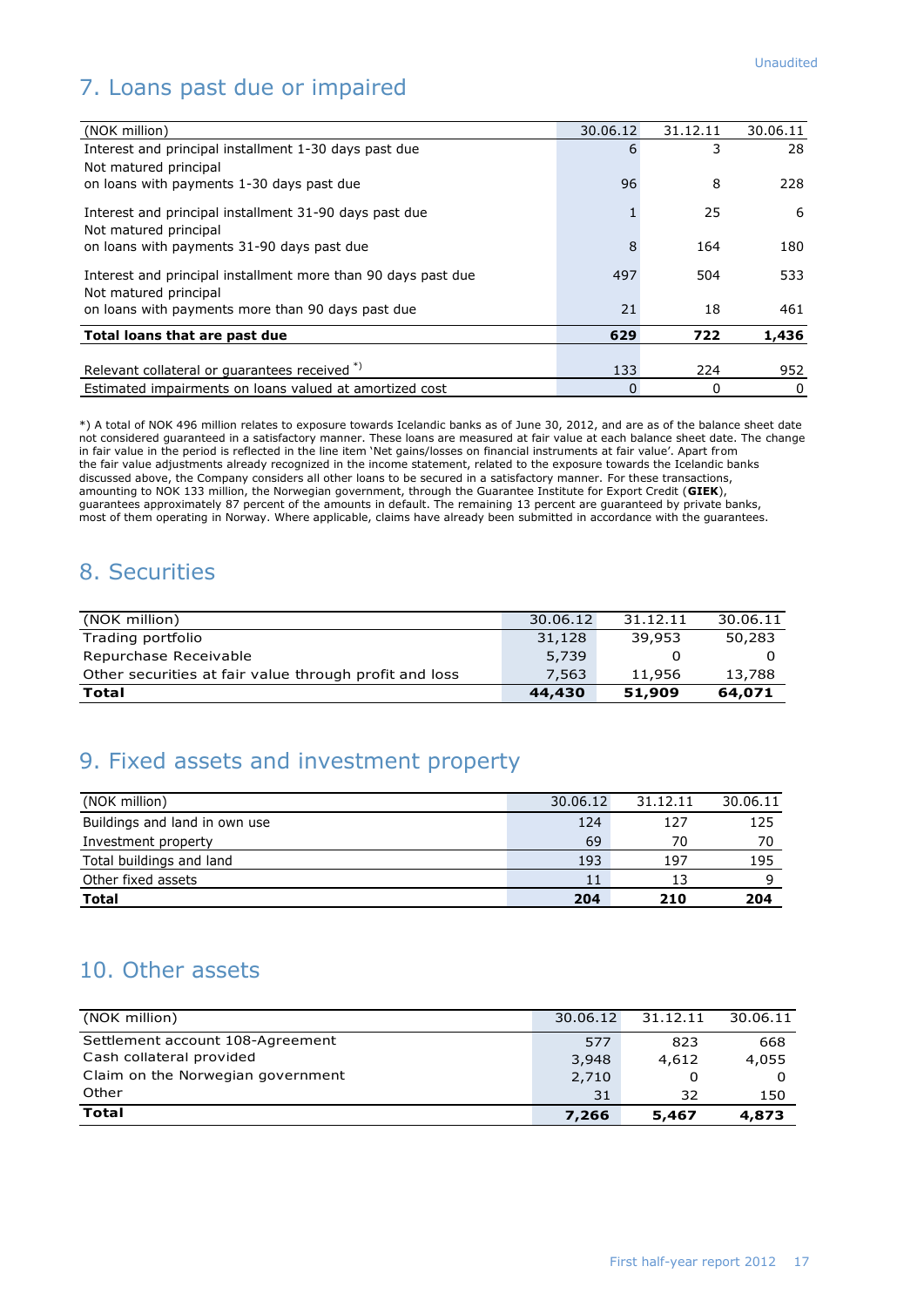## 11. Borrowings through the issue of securities

| (NOK million)                                         | 30.06.12 | 31.12.11  | 30.06.11 |
|-------------------------------------------------------|----------|-----------|----------|
| Commercial paper debt                                 |          | 5,760     | 5,373    |
| Bond debt                                             | 163,200  | 195,879   | 188,513  |
| Accrued interest and adjustment to fair value on debt | (43.146) | (60, 150) | (16,028) |
| Total                                                 | 120,054  | 141,489   | 177,858  |

## 12. Other liabilities

| (NOK million)                | 30.06.12 | 31.12.11 | 30.06.11 |
|------------------------------|----------|----------|----------|
| Grants to mixed credits      | 337      | 336      | 317      |
| Cash collateral received     | 10,077   | 10,260   | 7,231    |
| Other short-term liabilities | 88       | 126      | 86       |
| Total                        | 10,502   | 10,722   | 7,634    |

## 13. Segment information

The Company is divided into three business areas; Export lending, Municipal lending and Securities. After the sale of Kommunekreditt Norge AS, municipal lending consists of loans to KLP Kreditt AS (last installment received in September 2011), in addition to loans extended directly to municipalities and municipal-related loans to savings banks that were purchased from Kommunekreditt Norge AS in connection with the sale of the subsidiary. The Company also has a treasury department, responsible for the Company's funding. Income and expenses related to treasury are divided between the three business areas.

The segment information is in line with the management reporting.

|                                                        | Export lending  |              |                 | Municipal lending | <b>Securities</b> |              |
|--------------------------------------------------------|-----------------|--------------|-----------------|-------------------|-------------------|--------------|
|                                                        | First half-year |              | First half-year |                   | First half-year   |              |
| (NOK million)                                          | 2012            | 2011         | 2012            | 2011              | 2012              | 2011         |
| Net interest income <sup>1)</sup>                      | 456             | 437          | 36              | 64                | 218               | 230          |
| Commissions                                            |                 |              |                 |                   |                   |              |
| and income related to banking services <sup>2)</sup>   | $\Omega$        | $\mathbf{1}$ | $\Omega$        | 0                 | $\overline{0}$    | 0            |
| Commissions                                            |                 |              |                 |                   |                   |              |
| and expenses related to banking services <sup>2)</sup> | $\Omega$        | 0            | $\Omega$        | 0                 | $\overline{0}$    | $\mathbf{0}$ |
| Net gains/(losses)                                     |                 |              |                 |                   |                   |              |
| on financial instruments at fair value 3)              | (1)             | 9            | $\Omega$        | 0                 | (1)               | (30)         |
| Income/expense allocated by volume 4)                  | 31              | (4)          | 3               | (1)               | 14                | (2)          |
| Net other operating income                             | 30              | 6            | 3               | (1)               | 13                | (32)         |
| <b>Total operating income</b>                          | 486             | 443          | 39              | 63                | 231               | 198          |
| <b>Total operating expenses</b>                        | 77              | 65           | 3               | 11                | 23                | 26           |
|                                                        |                 |              |                 |                   |                   |              |
| Pre-tax operating profit/(loss)                        | 409             | 378          | 36              | 52                | 208               | 172          |
| Taxes                                                  | 115             | 106          | 10              | 14                | 58                | 48           |
| Non-IFRS profit for the period excluding               |                 |              |                 |                   |                   |              |
| unrealized gains/(losses) on financial                 |                 |              |                 |                   |                   |              |
| instruments and excluding realized                     |                 |              |                 |                   |                   |              |
| losses/(gains) hedged by the PHA                       | 294             | 272          | 26              | 38                | 150               | 124          |

1) Net interest income includes interest income directly attributable to the segments based on Eksportfinans' internal pricing model. The treasury department obtains interest on Eksportfinans' equity and in addition the positive or negative result (margin) based on the difference between the internal interest income from the segments and the actual external funding cost. Net interest income in the treasury department is allocated to the reportable segments based on volume for the margin, and risk weighted volume for the interest on equity.

2) Income/(expenses) directly attributable to each segment.

3) For Export lending the figures are related to unrealized gains/(losses) on the Icelandic bank exposure. In this context, the fair value adjustments on the Icelandic bank exposure have been treated as realized, as they are not expected to be reversed towards maturity, as other unrealized gains and losses. For Securities the figures are related to realized gains/(losses) on financial instruments.

4) Income/expense, other than interest, in the treasury department have been allocated to the business areas by volume. These are items included in net other operating income in the income statement.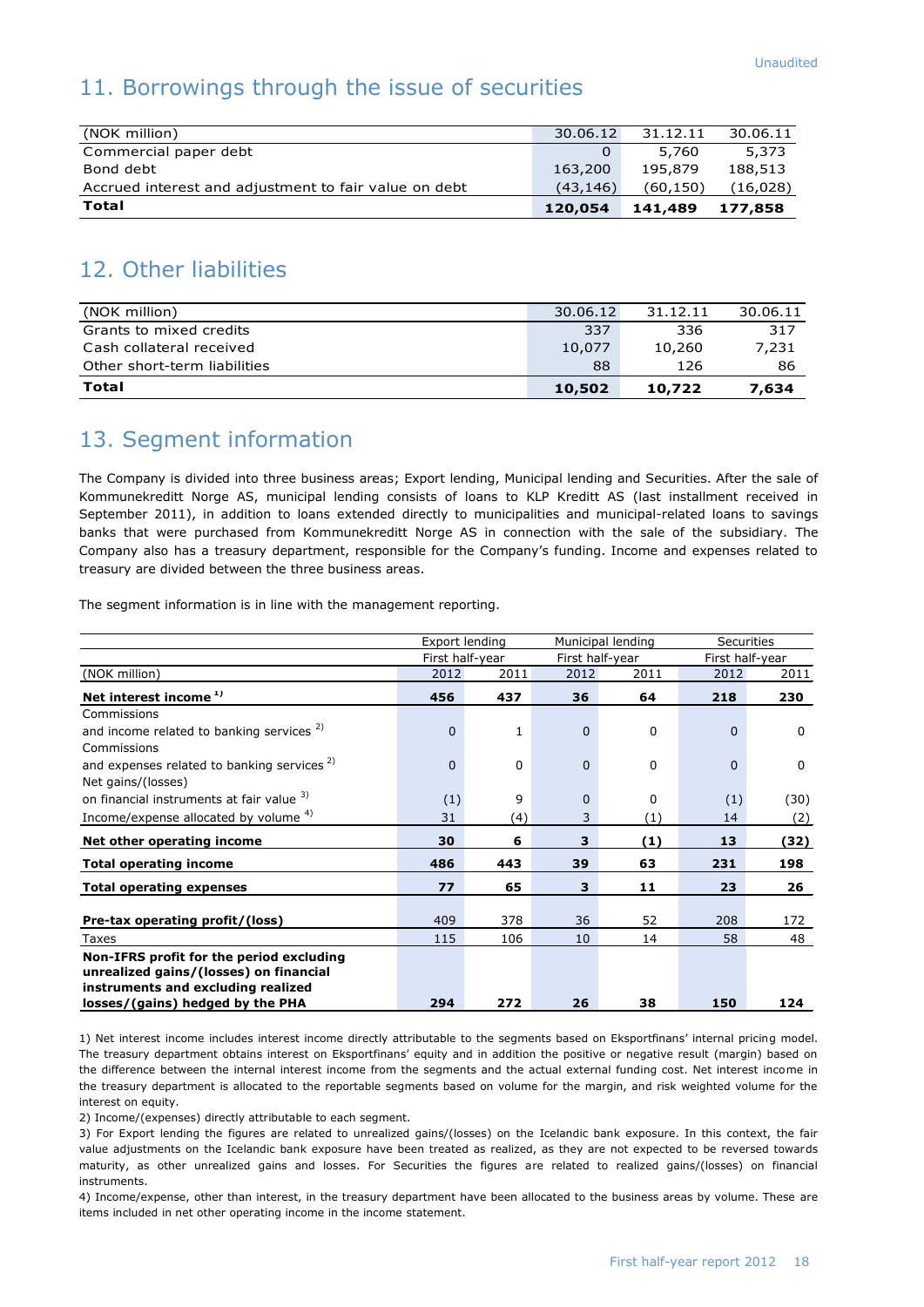#### **Reconciliation of segment profit measure to total comprehensive income**

|                                                                                               | First half-year |       |
|-----------------------------------------------------------------------------------------------|-----------------|-------|
| (NOK million)                                                                                 | 2012            | 2011  |
| Export lending                                                                                | 294             | 272   |
| Municipal lending                                                                             | 26              | 38    |
| Securities                                                                                    | 150             | 124   |
| Non-IFRS profit/(loss) for the period                                                         |                 |       |
| excluding unrealized gains/(losses) on financial instruments and excluding realized           |                 |       |
| losses/(gains) hedged by the PHA                                                              | 470             | 434   |
|                                                                                               |                 |       |
| Net unrealized gains/(losses) $1$                                                             | (11,860)        | (358) |
| Unrealized losses/(gains) related to the Icelandic bank exposure included above <sup>1)</sup> |                 | (9)   |
| Realized gains/(losses) hedged by the Portfolio Hedge Agreement                               | 26              | (83)  |
| Tax effect $^{2)}$                                                                            | 3,313           | 126   |
| Total comprehensive income                                                                    | (8,050)         | 110   |

1) Reversal of previously recognized loss (at exchange rates applicable at June 30, 2012).

2) 28 percent of the items above.

#### 14. Material transactions with related parties

The Company's two largest shareholders, DNB Bank ASA and Nordea Bank Norge AS, are considered to be related parties in accordance with IAS 24 Related Party Disclosures.

| (NOK millions)          | Acquired loans<br>1) | Deposits <sup>2)</sup> | Guarantees<br>issued 3) | Guarantees<br>received $4$ <sup>)</sup> facility $5$ <sup>)</sup> | Repo  | Portfolio Hedge<br>Agreement <sup>6)</sup> |
|-------------------------|----------------------|------------------------|-------------------------|-------------------------------------------------------------------|-------|--------------------------------------------|
| Balance January 1, 2012 | 12,373               | 3,486                  | 774                     | 24,714                                                            | 0     | 615                                        |
| Change in the period    | (4,645)              | (2,674)                | (642)                   | (867                                                              | 4,552 | (280)                                      |
| Balance June 30, 2012   | 7,729                | 812                    | 132                     | 23,848                                                            | 4,552 | 335                                        |
|                         |                      |                        |                         |                                                                   |       |                                            |
| Balance January 1, 2011 | 10,869               | 1,277                  | 656                     | 21,480                                                            | 0     | 535                                        |
| Change in the period    | 1,314                | (595)                  | 226                     | (334)                                                             | 0     | (164)                                      |
| Balance June 30, 2011   | 12,183               | 682                    | 882                     | 21,146                                                            | 0     | 371                                        |

All transactions with related parties are made on market terms.

1) The Company acquires loans from banks. The loans are part of the Company's ordinary lending activity, as they are extended to the export industry. As the selling banks provide a guarantee for the loans, not substantially all the risk and rewards are transferred to the Company, thus the loans are classified as loans due from credit institutions in the balance sheet.

2) Deposits made by the Company.

3) Guarantees issued by the Company to support the Norwegian export industry.

4) Guarantees provided to the Company from the related parties.

5) Non-committed Repo facility with DNB Bank ASA. Under this framework agreement, Eksportfinans can transact in an unlimited amount of eligible securities with DNB Bank ASA as the counterparty, but neither party is committed to do so. The Agreement has no expiration date. To date, EUR 600 million has been drawn with a Repurchase Date of February 26, 2015 at the latest and with respect to the drawn amount, Eksportfinans has the option to terminate the drawn tranche in whole on demand on February 27, 2013 and on specified termination dates thereafter.

6) Eksportfinans has entered into a derivative portfolio hedge agreement with the majority of its shareholders. The agreement, effective from March 1, 2008, will offset losses up to NOK 5 billion in the liquidity portfolio held as of February 29, 2008. The agreement will also offset any gains in the portfolio as of the same date. The payments to or from the Company related to the losses or gains, respectively, in the portfolio, will take place on the last day of February each year, with the first payment in 2011. The agreement expires with the maturities of the bonds included in the contract, with the latest maturity on December 31, 2023. Eksportfinans will pay a monthly fee of NOK 5 million to the participants to the agreement. The balances show the related parties' share of the fair value of the contract as of the balance sheet date.

In addition to the transactions reflected in the above table, Eksportfinans' three major owner banks have extended a committed credit line of USD 2 billion for repo purposes to the Company. The facility has a twelve month maturity with the possibility of extension, and was extended for another year in the second quarter of 2012. Eksportfinans has not yet utilized this credit facility.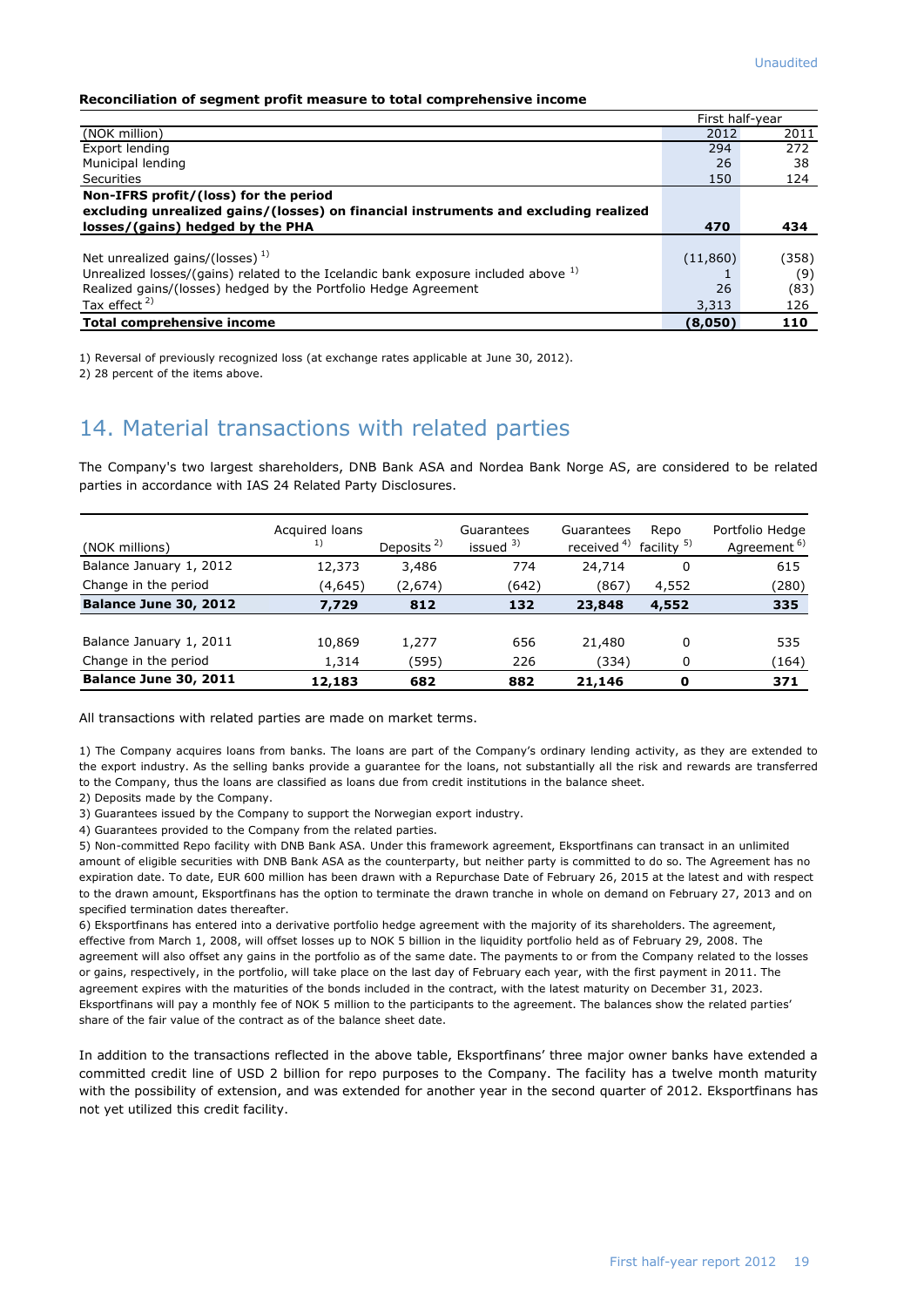## 15. Market risk - effects from economic hedging

Note 2 specifies the net realized and unrealized gains/losses on financial instruments, showing separately the gains/losses related to financial derivatives. When presented to the Company's management and Board of Directors, the figures are prepared showing the various financial instruments after netting with related economic hedges, as derivatives are used as economic hedges of the market risk of specific assets and liabilities.

The below table specifies net realized and unrealized gains/(losses) on financial instruments at fair value, netted with related economic hedges.

#### **Net realized and unrealized gains/(losses) on financial instruments at fair value**

|                                                                | Second quarter |       | First half-year |       |  |
|----------------------------------------------------------------|----------------|-------|-----------------|-------|--|
| (NOK million)                                                  | 2012           | 2011  | 2012            | 2011  |  |
| Securities $1$                                                 | 36             | (99)  | 25              | (113) |  |
| Other financial instruments at fair value 1)                   | (1)            | (22)  | (4)             | (6)   |  |
| Net realized gains/(losses)                                    | 35             | (121) | 21              | (119) |  |
|                                                                |                |       |                 |       |  |
| Loans and receivables <sup>1)</sup>                            | (20)           | 2     | 111             | 97    |  |
| Securities $1$                                                 | (66)           | 63    | 6               | 51    |  |
| Commercial paper debt 1) 2) 3)                                 | 1              | 1     | (1)             |       |  |
| Bond debt $^{1/2}$ <sup>3)</sup>                               | 2,104          | (116) | (11, 919)       | (401) |  |
| Subordinated debt and capital contribution securities 1) 2) 3) | 12             | (23)  | (112)           | (49)  |  |
| Other financial instruments at fair value 1)                   | (1)            | (4)   | (1)             | (2)   |  |
| Net unrealized gains/(losses)                                  | 2,030          | (77)  | (11, 916)       | (303) |  |
|                                                                |                |       |                 |       |  |
| Financial derivatives related to the 108 agreement $4$ )       | (4)            | (16)  | 56              | (55)  |  |
| Net realized and unrealized gains/(losses)                     | 2,061          | (214) | (11, 839)       | (477) |  |

1) Including financial derivatives with purpose of economic hedging.

2) Accumulated net gain on own debt is NOK 30,038 million as of June 30, 2012, compared to NOK 967 million as of June 30, 2011.

3) In the first half-year of 2012, Eksportfinans had an unrealized loss of NOK 12,032 million (loss of NOK 449 million in the same period of 2011) on its own debt, net of derivatives.

4) Derivatives related to components of the 108 Agreement. The 108 Agreement is accounted for at amortized cost, hence these derivatives are not included in the effects related to financial instruments at fair value.

Interest, and the interest effect on economical hedging instruments, is classified as interest income or expense in the statement of comprehensive income. Changes in fair value are recorded in the line item 'Net gains/(losses) on financial instruments at fair value'. For the period ended June 30, 2012 and 2011, the company recorded NOK 2,662 million and NOK 2,940 respectively, of interest income on loans due from credit institutions, loans due from customers and securities and NOK 2,476 million and NOK 4,187 million, respectively, of interest expense on commercial paper and bond debt, subordinated debt and capital contribution securities. In the same periods the company recorded negative NOK 87 million, and negative NOK 214 million, respectively, of interest income on economical hedging instruments and negative NOK 610 million and negative NOK 2,193, respectively, of interest expense on economical hedging instruments.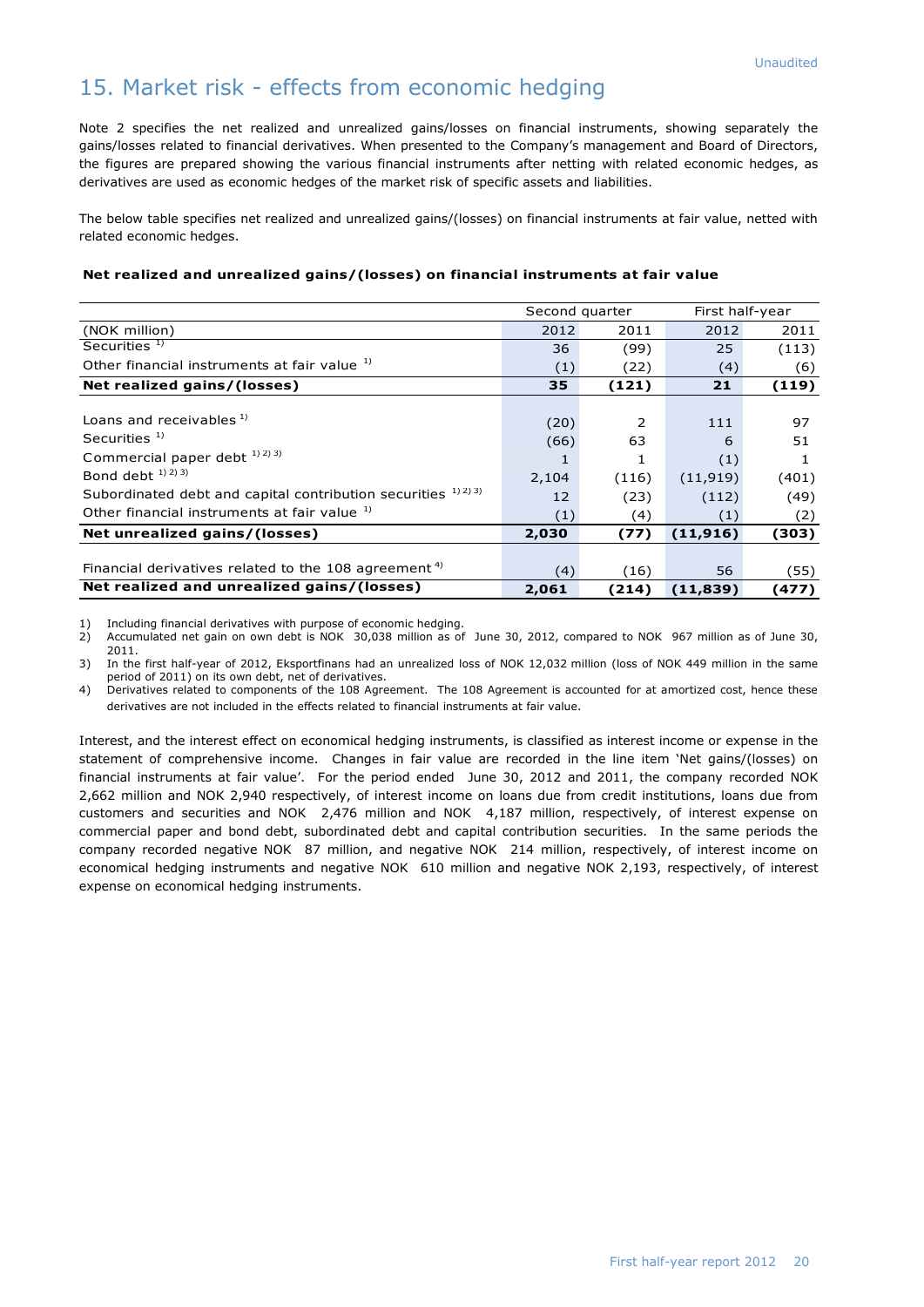# 16. Maturity analysis

Maturity analysis of financial liabilities based on contractual maturities (including off-balance sheet items):

|                                               |           | From 1 month | From 3                  | From 1 year |              |
|-----------------------------------------------|-----------|--------------|-------------------------|-------------|--------------|
|                                               | Up to and |              | up to and months up to  | up to and   |              |
|                                               | including |              | including and including | including   | Over         |
| (NOK million)                                 | 1 month   | 3 months     | 1 year                  | 5 years     | 5 years      |
| June 30, 2012                                 |           |              |                         |             |              |
| Deposit by credit institutions                | 4,554     | 0            | 0                       | 0           | O            |
| Non-structured bond debt                      | 717       | 1,636        | 25,288                  | 55,580      | 5,030        |
| Structured bond debt                          | 17,619    | 28,931       | 27,248                  | 7,247       | 3,045        |
| Commercial paper debt                         | 0         | 0            | 54                      | 1,291       | 0            |
| Cash collateral                               | 10,077    | 0            | 0                       | o           | <sup>0</sup> |
| Subordinated loans                            | O         | 0            | 494                     | o           | 0            |
| Capital contribution securities               | (1,991)   | (1,876)      | (1,744)                 | 3,494       | 1,778        |
| Derivatives net settled                       | 214       | 208          | 668                     | 3,069       | 1,863        |
| Derivatives gross settled (pay leg)           | 10,078    | 16,099       | 14,691                  | 15,365      | 228          |
| Financial guarantees (off-balance)            | 1,412     | 0            | O                       | U           | $\Omega$     |
| Loan commitments (off-balance)                | 17        | 189          | O                       | 0           | 0            |
| <b>Total</b>                                  | 42,698    | 45,187       | 66,699                  | 86,047      | 11,944       |
|                                               |           |              |                         |             |              |
| Derivatives gross settled (receive leg)       | 12,284    | 18,184       | 17,104                  | 14,940      | 313          |
|                                               |           |              |                         |             |              |
| Derivative assets net settled                 | 79        | 79           | 1,650                   | 3,388       | 502          |
| Derivative assets gross settled (pay leg)     | 17,869    | 20,598       | 19,784                  | 31,544      | 6,196        |
| Derivative assets gross settled (receive leg) | 19,256    | 23,233       | 23,793                  | 35,194      | 7,056        |
|                                               |           |              |                         |             |              |

| (NOK million)<br>December 31, 2011            | Up to and<br>including<br>1 month | From 1 month<br>3 months | From 3<br>up to and months up to<br>including and including<br>1 year | From 1 year<br>up to and<br>including<br>5 years | Over<br>5 years |
|-----------------------------------------------|-----------------------------------|--------------------------|-----------------------------------------------------------------------|--------------------------------------------------|-----------------|
| Deposit by credit institutions                |                                   | 0                        | 0                                                                     | 0                                                | 0               |
| Non-structured bond debt                      | 1,254                             | 9,654                    | 6,383                                                                 | 74,011                                           | 11,209          |
| Structured bond debt                          | 19,240                            | 34,460                   | 38,730                                                                | 8,894                                            | 3,598           |
| Commercial paper debt                         | 2,303                             | 2,265                    | 1,199                                                                 | o                                                | O               |
| Cash collateral                               | 10,260                            | 0                        | 0                                                                     | O                                                | <sup>0</sup>    |
| Subordinated loans                            | 0                                 | 0                        | 56                                                                    | 1,328                                            | 0               |
| Capital contribution securities               | 0                                 | 27                       | <sup>0</sup>                                                          | 464                                              | <sup>0</sup>    |
| Derivatives net settled                       | 269                               | 122                      | 596                                                                   | 2,546                                            | 1,717           |
| Derivatives gross settled (pay leg)           | 14,922                            | 14,920                   | 12,434                                                                | 5,921                                            | 312             |
| Financial guarantees (off-balance)            | 1,422                             | 0                        | 0                                                                     | O                                                | 0               |
| Loan commitments (off-balance)                | 29                                | 944                      | 2,113                                                                 | 0                                                | 0               |
| Total                                         | 49,700                            | 62,392                   | 61,511                                                                | 93,164                                           | 16,836          |
| Derivatives gross settled (receive leg)       | 17,429                            | 17,783                   | 16,192                                                                | 5,876                                            | 449             |
| Derivative assets net settled                 | 28                                | 227                      | 1,936                                                                 | 4,119                                            | 603             |
| Derivative assets gross settled (pay leg)     | 24,913                            | 33,730                   | 22,205                                                                | 45,588                                           | 6,506           |
| Derivative assets gross settled (receive leg) | 26,823                            | 37,075                   | 25,711                                                                | 50,150                                           | 7,471           |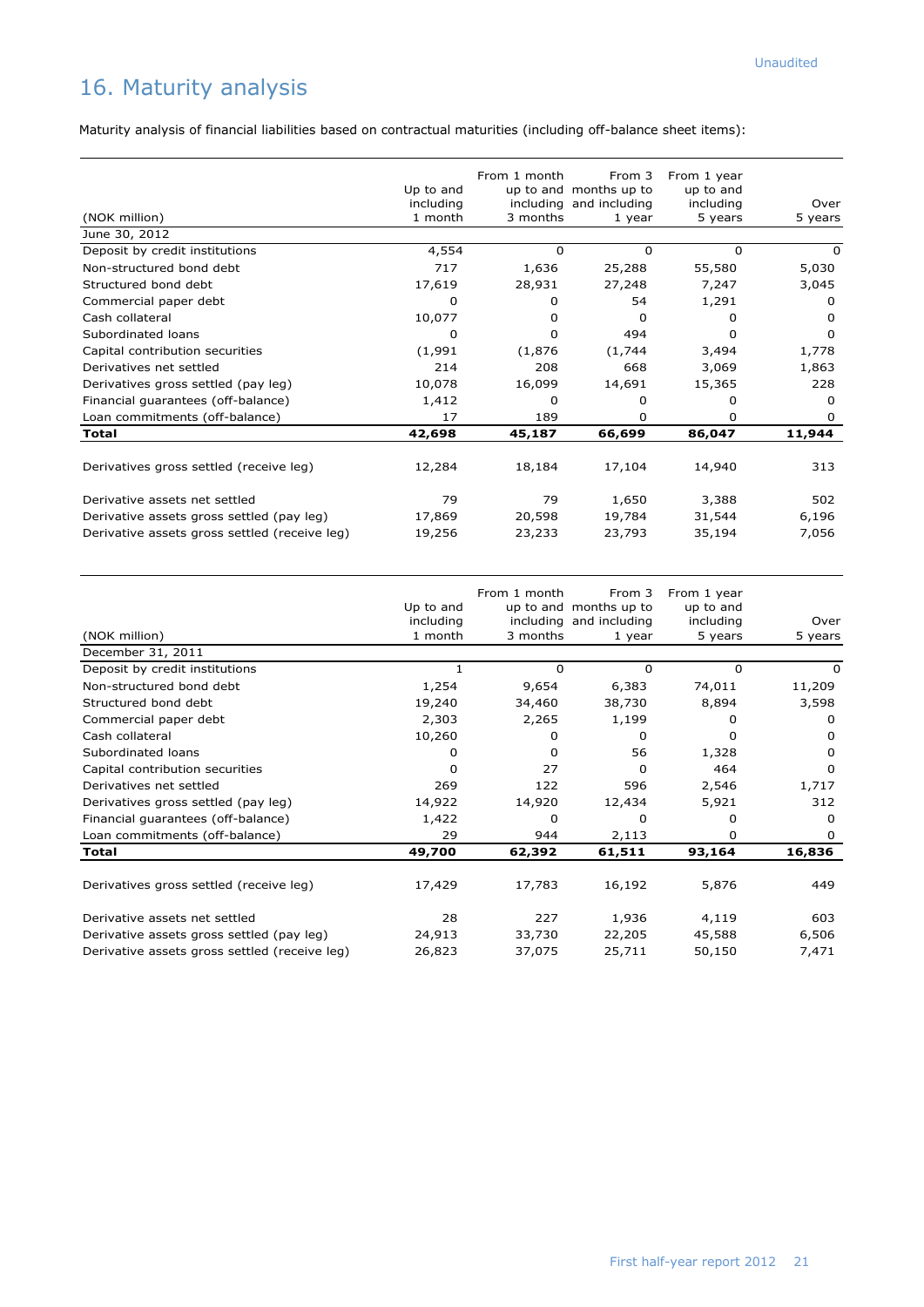| (NOK million)                                 | Up to and<br>including<br>1 month | From 1 month<br>3 months | From 3<br>up to and months up to<br>including and including<br>1 year | From 1 year<br>up to and<br>including<br>5 years | Over<br>5 years |
|-----------------------------------------------|-----------------------------------|--------------------------|-----------------------------------------------------------------------|--------------------------------------------------|-----------------|
| June 30, 2011                                 |                                   |                          |                                                                       |                                                  |                 |
| Deposit by credit institutions                | 133                               | 0                        | 0                                                                     | 0                                                | 0               |
| Non-structured bond debt                      | 45                                | 1,341                    | 20,179                                                                | 62,945                                           | 13,155          |
| Structured bond debt                          | 19,159                            | 33,229                   | 39,140                                                                | 7,773                                            | 3,688           |
| Commercial paper debt                         | 1,886                             | 3,492                    | 0                                                                     | <sup>0</sup>                                     | 0               |
| Cash collateral                               | 7,231                             | 0                        | O                                                                     | n                                                | <sup>0</sup>    |
| Subordinated loans                            | 0                                 | 0                        | 48                                                                    | 1,198                                            | <sup>0</sup>    |
| Capital contribution securities               | 0                                 | 0                        | 26                                                                    | 457                                              | 0               |
| Derivatives net settled                       | 108                               | 42                       | 301                                                                   | 2,930                                            | 2,123           |
| Derivatives gross settled (pay leg)           | 32,429                            | 39,687                   | 27,292                                                                | 19,057                                           | 1,752           |
| Financial guarantees (off-balance)            | 2,142                             | 0                        | 0                                                                     | 0                                                | 0               |
| Loan commitments (off-balance)                | 897                               | 1,384                    | 4,970                                                                 | 756                                              | 0               |
| <b>Total</b>                                  | 64,030                            | 79,174                   | 91,956                                                                | 95,116                                           | 20,718          |
|                                               |                                   |                          |                                                                       |                                                  |                 |
| Derivatives gross settled (receive leg)       | 34,033                            | 41,188                   | 29,412                                                                | 17,960                                           | 1,752           |
| Derivative assets net settled                 | 49                                | 107                      | 1,883                                                                 | 4,139                                            | 733             |
| Derivative assets gross settled (pay leg)     | 8,465                             | 20,493                   | 11,337                                                                | 17,350                                           | 6,594           |
| Derivative assets gross settled (receive leg) | 9,623                             | 22,883                   | 13,776                                                                | 21,431                                           | 8,555           |

The figures in the above table and in the additional disclosures regarding derivatives below the table include principal and interest payable (receivable) at nominal value. First possible call dates and trigger dates, according to the contracts, are applied in the classification of the maturities. For derivatives gross settled, pay leg represents the contractual cash flows to be paid by the Company to the derivative counterparty while receive leg represents the contractual cash flows to be received from the derivative counterparty.

The Company manages its liquidity risk, inter alia, by monitoring the difference between expected maturities of its assets and liabilities.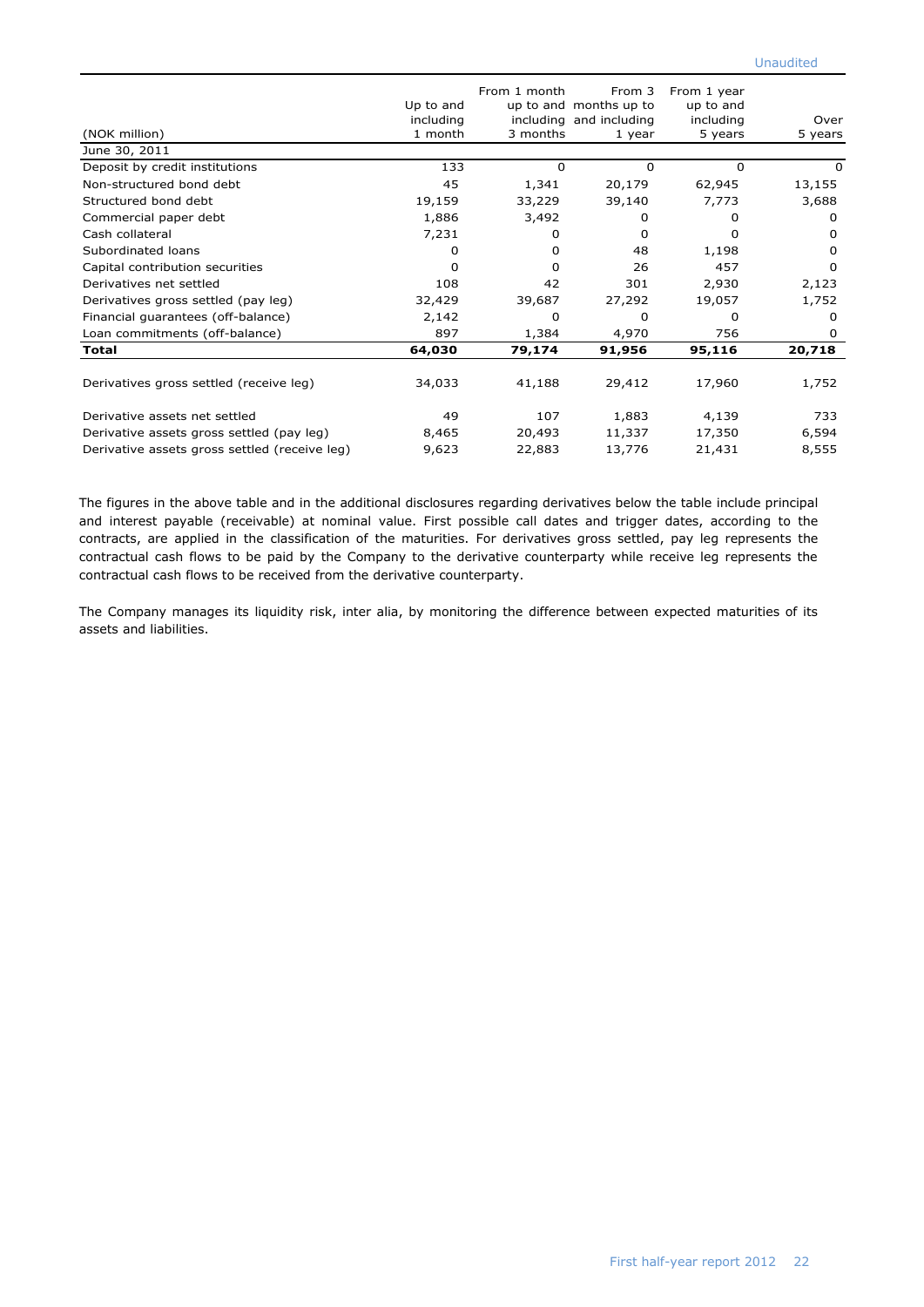Maturity analysis of financial assets and liabilities based on expected maturities:

| <b>Total liabilities</b>                              | 6,608                | 15,888    | 40,492                                | 93,025               | 33,144          | 189,158        |
|-------------------------------------------------------|----------------------|-----------|---------------------------------------|----------------------|-----------------|----------------|
| Capital contribution securities                       | 199                  | 303       | 641                                   | 1,735                | (2,893)         | (15)           |
| Subordinated loans                                    | 0                    | 0         | 494                                   | 0                    | 0               | 494            |
| Cash collateral                                       | 0                    | 10,077    | 0                                     | 0                    | 0               | 10,077         |
| (receiving leg)                                       | (535)                | (5, 371)  | (7, 434)                              | (33,986)             | (15, 371)       | (62, 696)      |
| leq)<br>Derivatives gross settled                     | 520                  | 5,465     | 7,411                                 | 32,664               | 10,615          | 56,674         |
| Derivatives gross settled (paying                     | 214                  | 208       | 664                                   | 3,057                | 1,863           | 6,006          |
| Derivatives net settled                               |                      | 3,569     | 13,374                                | 32,685               | 33,900          | 84,467         |
| Structured bond debt                                  | 939                  | 1,636     | 25,288                                | 55,580               | 5,030           | 88,251         |
| Non-structured bond debt                              | 717                  |           |                                       |                      |                 |                |
| Commercial paper debt                                 | 4,554<br>0           | 0<br>0    | $\Omega$<br>54                        | 0<br>1,291           | 0               | 4,554<br>1,345 |
| <b>Liabilities</b><br>Deposits by credit institutions |                      |           |                                       |                      | 0               |                |
|                                                       | 11,520               | 10,420    | 42,765                                | 67,704               | 59,891          | 192,299        |
| <b>Total assets</b>                                   | 0                    | 3,948     | 0                                     | 0                    | 0               | 3,948          |
| (receiving leg)<br>Cash collateral                    | 15,824               | 13,524    | 18,802                                | 39,643               | 20,676          | 108,469        |
| Derivatives gross settled                             |                      |           |                                       |                      |                 |                |
| leg)                                                  | (15, 255)            | (12, 897) | (17, 151)                             | (35, 233)            | (15, 571)       | (96, 108)      |
| Derivatives gross settled (paying                     |                      |           | 1,653                                 | 3,699                |                 | 6,162          |
| Derivatives net settled                               | 79                   | 79        |                                       |                      | 652             |                |
| <b>Securities</b>                                     | 1,879                | 4,307     | 24,727                                | 8,566                | 8,304           | 47,783         |
| Loans and receivables due from<br>customers           | 4,407                | 599       | 13,505                                | 41,496               | 45,341          | 105,347        |
| credit institutions                                   | 4,586                | 859       | 1,229                                 | 9,532                | 491             | 16,697         |
| <b>Assets</b><br>Loans and receivables due from       |                      |           |                                       |                      |                 |                |
|                                                       |                      |           |                                       |                      |                 |                |
| June 30, 2012                                         |                      |           |                                       |                      |                 |                |
| (NOK million)                                         | including<br>1 month | 3 months  | and including and including<br>1 year | including<br>5 years | Over<br>5 years | Total          |
|                                                       |                      |           |                                       |                      |                 |                |
|                                                       | Up to and            |           | month up to months up to              | up to and            |                 |                |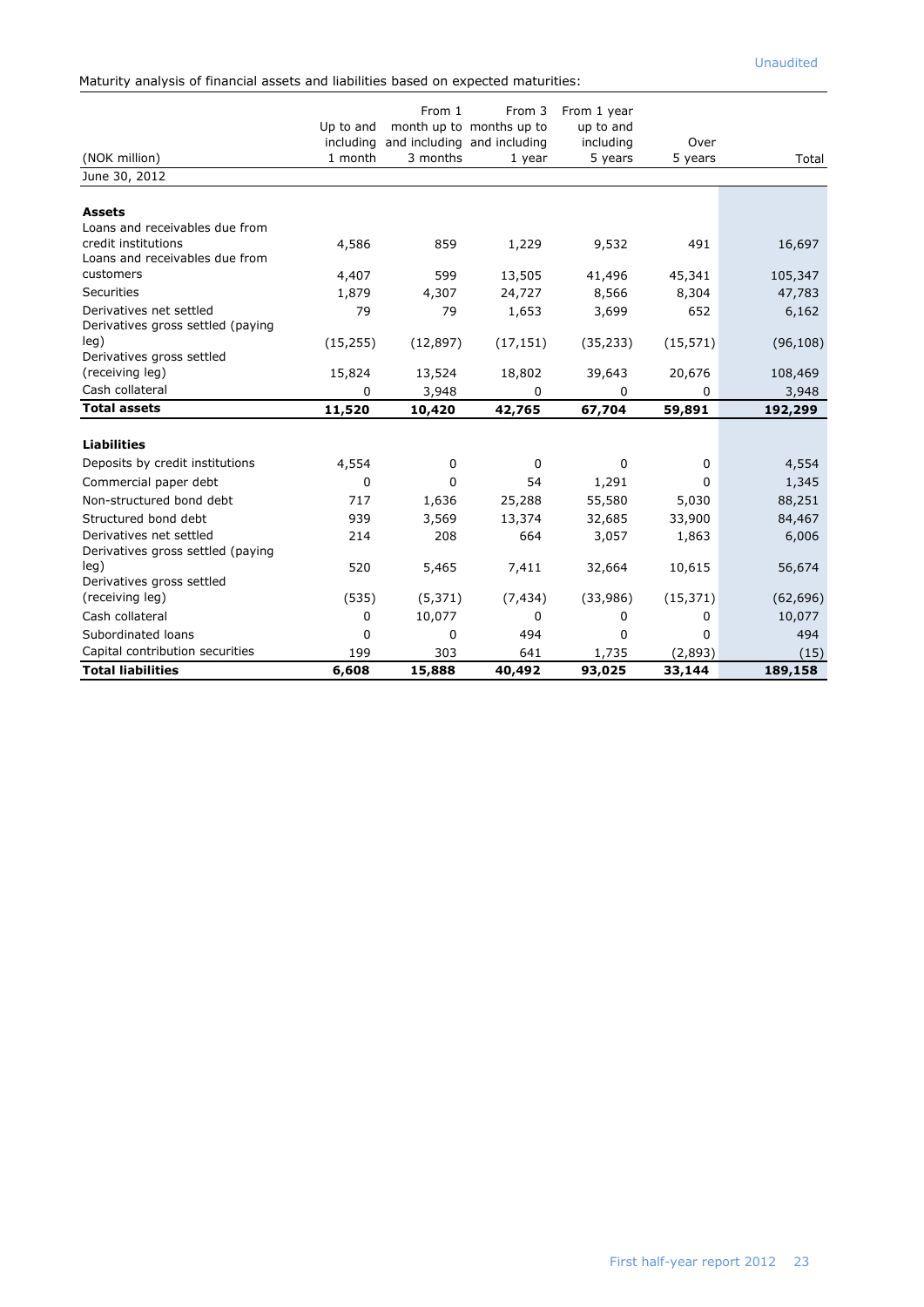| (NOK million)                     | Up to and<br>including<br>1 month | From 1<br>3 months | From 3<br>month up to months up to<br>and including and including<br>1 year | From 1 year<br>up to and<br>including<br>5 years | Over<br>5 years | Total      |
|-----------------------------------|-----------------------------------|--------------------|-----------------------------------------------------------------------------|--------------------------------------------------|-----------------|------------|
| December 31, 2011                 |                                   |                    |                                                                             |                                                  |                 |            |
|                                   |                                   |                    |                                                                             |                                                  |                 |            |
| <b>Assets</b>                     |                                   |                    |                                                                             |                                                  |                 |            |
| Loans and receivables due from    |                                   |                    |                                                                             |                                                  |                 |            |
| credit institutions               | 11,995                            | 1,898              | 6,003                                                                       | 18,484                                           | 2,213           | 40,593     |
| Loans and receivables due from    |                                   |                    |                                                                             |                                                  |                 |            |
| customers                         | 528                               | 3,644              | 11,751                                                                      | 50,760                                           | 45,694          | 112,378    |
| Securities                        | 4,555                             | 7,649              | 21,156                                                                      | 13,251                                           | 10,387          | 56,999     |
| Derivatives net settled           | 28                                | 227                | 1,937                                                                       | 4,567                                            | 1,446           | 8,205      |
| Derivatives gross settled (paying |                                   |                    |                                                                             |                                                  |                 |            |
| leg)                              | (22, 797)                         | (25, 556)          | (19, 467)                                                                   | (49, 578)                                        | (15, 719)       | (133, 117) |
| Derivatives gross settled         |                                   |                    |                                                                             |                                                  |                 |            |
| (receiving leg)                   | 24,007                            | 26,515             | 20,468                                                                      | 54,896                                           | 21,228          | 147,113    |
| Cash collateral                   | 0                                 | 4,613              | 0                                                                           | 0                                                | 0               | 4,613      |
| <b>Total assets</b>               | 18,317                            | 18,990             | 41,847                                                                      | 92,380                                           | 65,249          | 236,783    |
|                                   |                                   |                    |                                                                             |                                                  |                 |            |
| <b>Liabilities</b>                |                                   |                    |                                                                             |                                                  |                 |            |
| Deposits by credit institutions   | $\mathbf{1}$                      | 0                  | 0                                                                           | 0                                                | 0               | 1          |
| Commercial paper debt             | 2,303                             | 2,265              | 1,199                                                                       | 0                                                | 0               | 5,766      |
| Non-structured bond debt          | 1,254                             | 9,654              | 6,383                                                                       | 74,011                                           | 11,209          | 102,512    |
| Structured bond debt              | 2,085                             | 3,715              | 20,091                                                                      | 42,762                                           | 46,625          | 115,278    |
| Derivatives net settled           | 269                               | 122                | 578                                                                         | 2,459                                            | 1,677           | 5,104      |
| Derivatives gross settled (paying |                                   |                    |                                                                             |                                                  |                 |            |
| leq)                              | 3,910                             | 2,217              | 3,581                                                                       | 26,476                                           | 12,640          | 48,824     |
| Derivatives gross settled         |                                   |                    |                                                                             |                                                  |                 |            |
| (receiving leg)                   | (3,905)                           | (2, 299)           | (3,836)                                                                     | (29, 023)                                        | (18, 742)       | (57, 806)  |
| Cash collateral                   | 0                                 | 10,260             | 0                                                                           | 0                                                | 0               | 10,260     |
| Subordinated loans                | 0                                 | 0                  | 56                                                                          | 1,328                                            | 0               | 1,384      |
| Capital contribution securities   | 0                                 | 27                 | 0                                                                           | 464                                              | 0               | 492        |
| <b>Total liabilities</b>          | 5,918                             | 25,960             | 28,050                                                                      | 118,477                                          | 53,410          | 231,815    |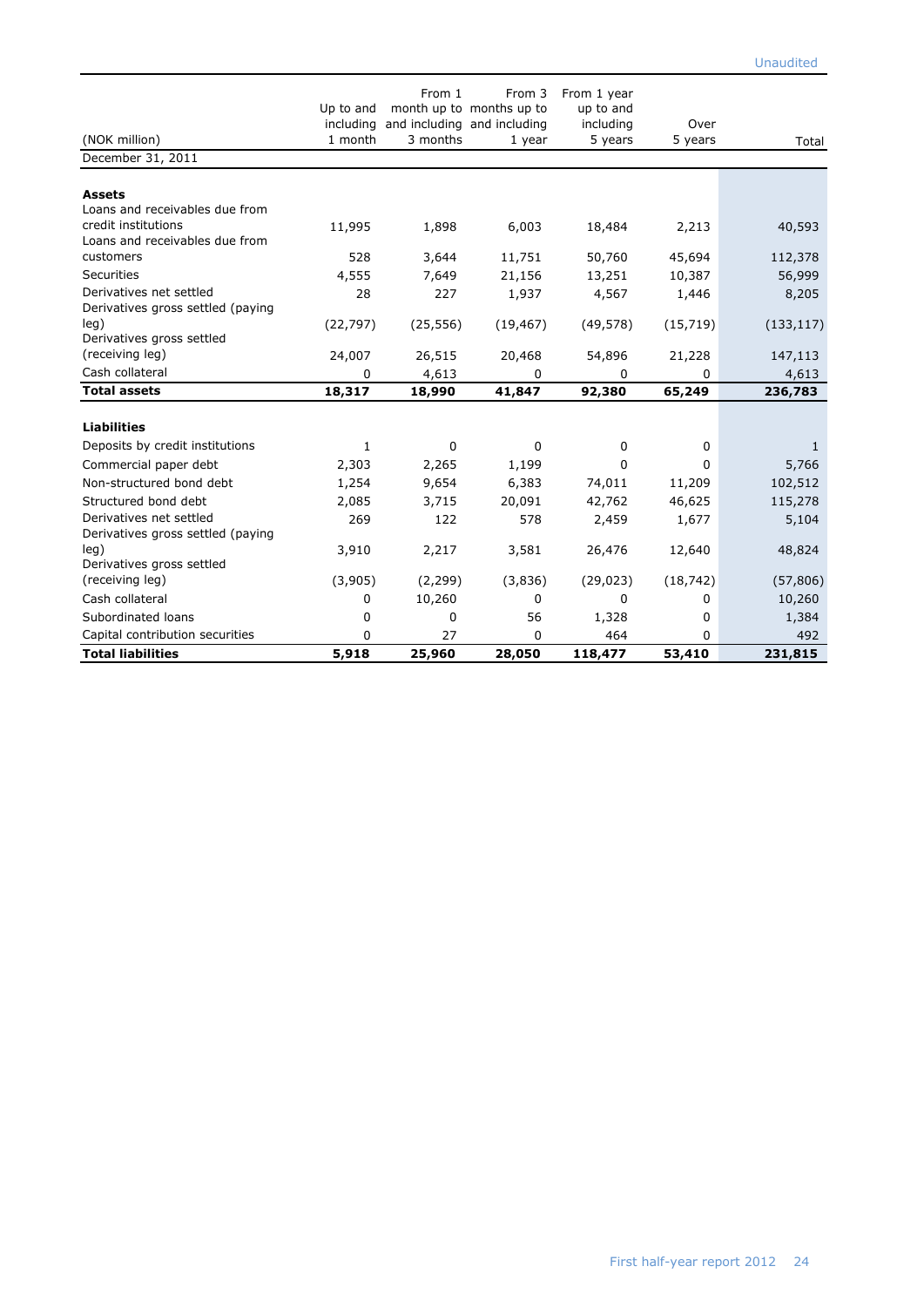|                                                       | Up to and<br>including | From 1    | From 3<br>month up to months up to<br>and including and including | From 1 year<br>up to and<br>including | Over      |            |
|-------------------------------------------------------|------------------------|-----------|-------------------------------------------------------------------|---------------------------------------|-----------|------------|
| (NOK million)                                         | 1 month                | 3 months  | 1 year                                                            | 5 years                               | 5 years   | Total      |
| June 30, 2011                                         |                        |           |                                                                   |                                       |           |            |
|                                                       |                        |           |                                                                   |                                       |           |            |
| <b>Assets</b>                                         |                        |           |                                                                   |                                       |           |            |
| Loans and receivables due from<br>credit institutions |                        |           |                                                                   |                                       |           |            |
| Loans and receivables due from                        | 2,199                  | 378       | 6,204                                                             | 9,840                                 | 1,838     | 20,458     |
| customers                                             | 732                    | 5,049     | 7,159                                                             | 59,015                                | 45,964    | 117,919    |
| Securities                                            | 4,960                  | 8,786     | 20,929                                                            | 22,538                                | 11,857    | 69,070     |
| Derivatives net settled                               | 49                     | 107       | 1,890                                                             | 4,401                                 | 1,276     | 7,722      |
| Derivatives gross settled (paying                     |                        |           |                                                                   |                                       |           |            |
| leg)                                                  | (4,011)                | (8,942)   | (10, 253)                                                         | (27, 889)                             | (13,053)  | (64, 149)  |
| Derivatives gross settled                             |                        |           |                                                                   |                                       |           |            |
| (receiving leg)                                       | 4,189                  | 9,290     | 11,415                                                            | 33,174                                | 18,063    | 76,131     |
| Cash collateral                                       | 0                      | 4,055     | 0                                                                 | 0                                     | 0         | 4,055      |
| <b>Total assets</b>                                   | 8,117                  | 18,724    | 37,344                                                            | 101,078                               | 65,945    | 231,208    |
|                                                       |                        |           |                                                                   |                                       |           |            |
| <b>Liabilities</b>                                    |                        |           |                                                                   |                                       |           |            |
| Deposits by credit institutions                       | 133                    | 0         | 0                                                                 | 0                                     | 0         | 133        |
| Commercial paper debt                                 | 1,886                  | 3,492     | 0                                                                 | 0                                     | 0         | 5,378      |
| Non-structured bond debt                              | 45                     | 1,341     | 20,179                                                            | 62,945                                | 13,155    | 97,665     |
| Structured bond debt                                  | 1,476                  | 3,010     | 18,338                                                            | 38,092                                | 52,294    | 113,209    |
| Derivatives net settled                               | 108                    | 42        | 296                                                               | 986                                   | (4,701)   | (3,268)    |
| Derivatives gross settled (paying                     |                        |           |                                                                   |                                       |           |            |
| leq)                                                  | 24,416                 | 30,419    | 19,348                                                            | 31,511                                | 14,191    | 119,885    |
| Derivatives gross settled                             |                        |           |                                                                   |                                       |           |            |
| (receiving leg)                                       | (23, 733)              | (29, 645) | (18, 423)                                                         | (32, 764)                             | (20, 133) | (124, 698) |
| Cash collateral                                       | 0                      | 7,231     | 0                                                                 | 0                                     | 0         | 7,231      |
| Subordinated loans                                    | 0                      | 0         | 48                                                                | 1,198                                 | 0         | 1,246      |
| Capital contribution securities                       | 0                      | 0         | 26                                                                | 457                                   | 0         | 482        |
| <b>Total liabilities</b>                              | 4,332                  | 15,890    | 39,812                                                            | 102,424                               | 54,806    | 217,264    |

For the figures in the above table, call and trigger dates as estimated in models are applied in the classification of the maturities. For some issues with call and trigger optionalities, the expected maturity is estimated using a sophisticated valuation system. The actual maturities might differ from these estimations.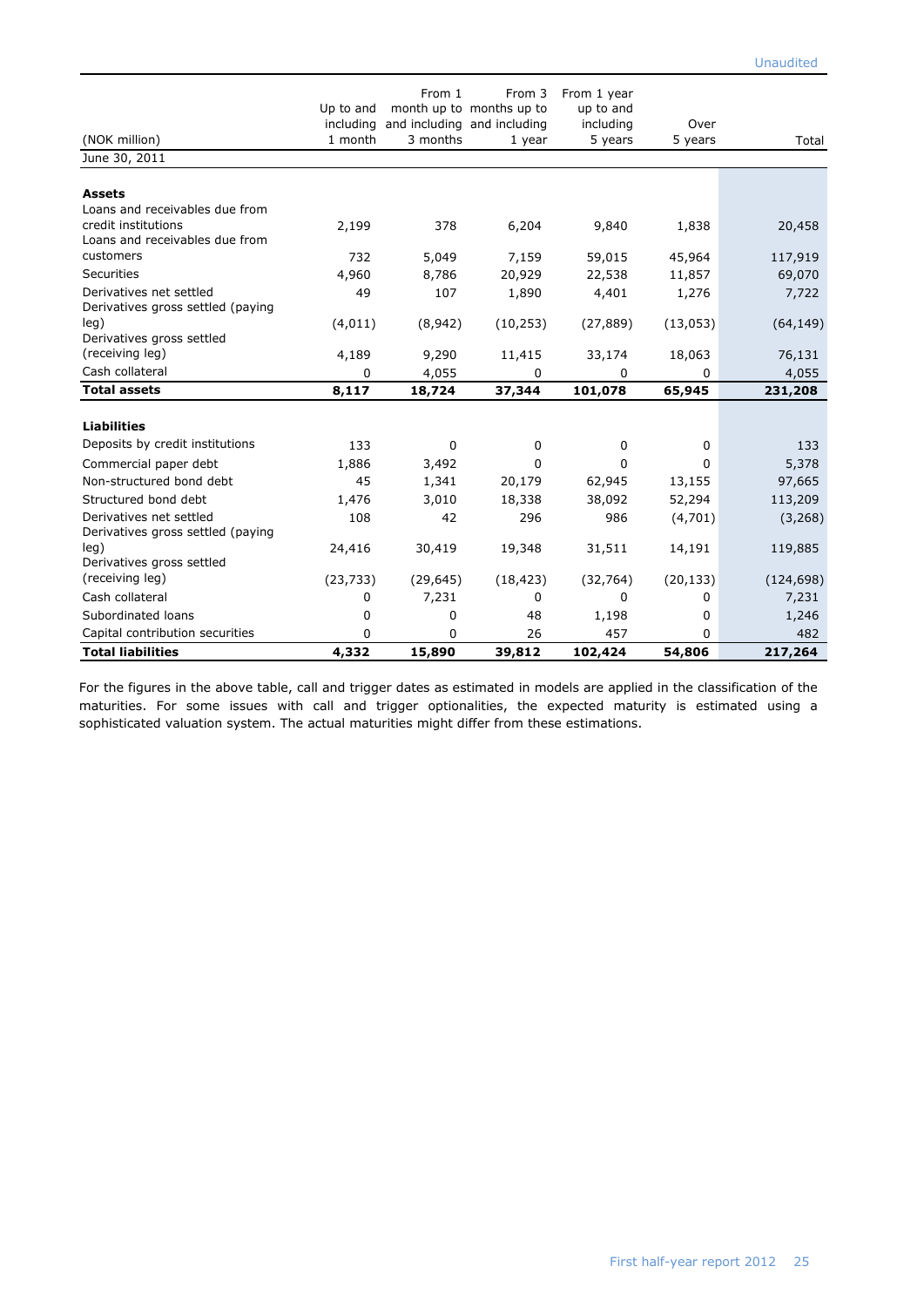## 17. Contingencies

The contingencies are:

a) In 2009 Eksportfinans and Kommunal Landspensjonskasse gjensidige forsikringsselskap (KLP) entered into a sales and purchase agreement (SPA) for the sale of Eksportfinans's wholly owned subsidiary Kommunekreditt Norge AS (Kommunekreditt). In the SPA Eksportfinans made certain representations that among others included that (1) KLP could rely on an agreement and a guarantee document with respect to a counter guarantee provided by a Norwegian bank to Kommunekreditt and (2) the list and characterization of loans as part of the due diligence process was correct in all material respect.

With respect to (1) above: KLP and Eksportfinans went to trial in February this year. The Judgment went against Eksportfinans. Eksportfinans has appealed the judgment. Appropriate accruals have been made regarding this contingency.

With respect to (2) above: With reference to the representations in the SPA related to the list and characterization of loans, KLP asserts to have discovered after the closing of the sale that certain loans in the list of loans provided by Kommunekreditt to KLP were incorrectly characterized which, KLP claims, reduces the agreed value of Kommunekreditt by approximately NOK 48 million. On December 6<sup>th</sup>, 2011 Eksportfinans was formally summoned by KLP. Eksportfinans is of the opinion that there are no grounds for the claim. The Company has not made any accruals regarding this contingency.

b) Because of the bankruptcy of Lehman Brothers, certain swap contracts were settled and replaced by new swap contracts with other counterparties. At the time of the bankruptcy, Eksportfinans had swap contracts with three different legal entities in the Lehman Brothers group. Payments related to the settlement of these swaps were calculated and paid by Eksportfinans in 2008. The valuation of the settlement amount has been contested by two of the Lehman Brothers legal entities. A final settlement was reached with one of the entities last year, and the final settlement amount has been paid. Negotiations are still ongoing with the second entity. Final settlement amount is uncertain, but the best estimate of the obligation has been recorded. The relevant Lehman Brothers entity has, to date, not contested the original valuation and Eksportfinans cannot with sufficient reliability calculate the size of the possible obligation.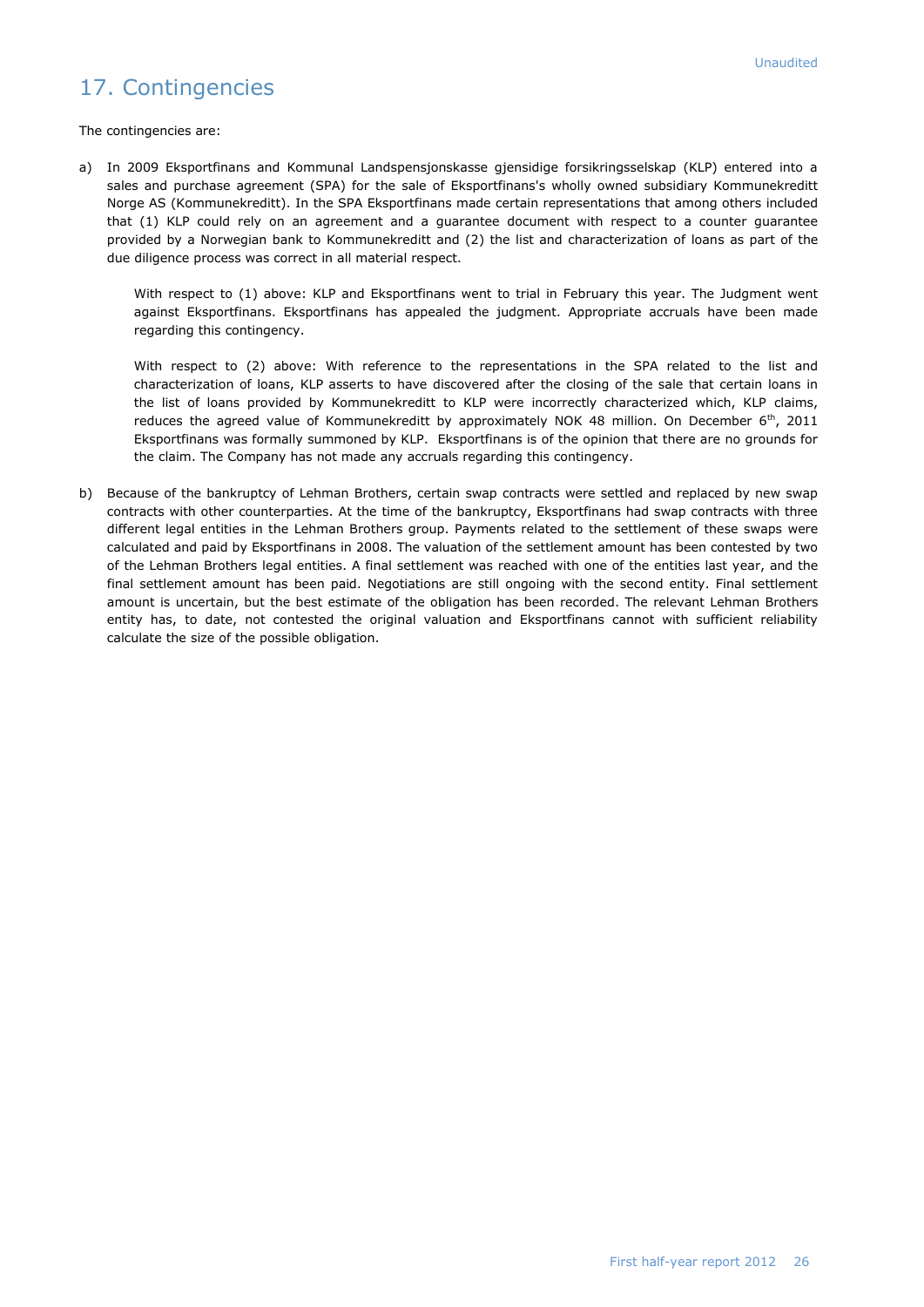#### Report on review of interim financial information

To the Board of Directors of Eksportfinans ASA

#### *Introduction*

*We have reviewed the accompanying condensed balance sheet of Eksportfinans ASA as of 30 June 2012 and the related condensed statement of comprehensive income, condensed statement of changes in equity and condensed cash flow statement for the three-month period then ended. Management is responsible for the preparation and presentation of this condensed interim financial information in accordance with International Accounting Standard 34 "Interim Financial Reporting". Our responsibility is to express a conclusion on this interim financial information based on our review.*

#### *Scope of Review*

*We conducted our review in accordance with International Standard on Review Engagements 2410, "Review of Interim Financial Information Performed by the Independent Auditor of the Entity".* 

*A review of interim financial information consists of making inquiries, primarily of persons responsible for financial and accounting matters, and applying analytical and other review procedures.* 

*A review is substantially less in scope than an audit conducted in accordance with standards on auditing adopted by Den Norske Revisorforening, and consequently does not enable us to obtain assurance that we would become aware of all significant matters that might be identified in an audit. Accordingly, we do not express an audit opinion.*

#### *Conclusion*

*Based on our review, nothing has come to our attention that causes us to believe that the accompanying condensed interim financial information is not prepared, in all material respects, in accordance with International Accounting Standard 34 "Interim Financial Reporting".*

Oslo, August 16, 2012 **PricewaterhouseCoopers AS**

Rita Granlund State Authorised Public Accountant (Norway)